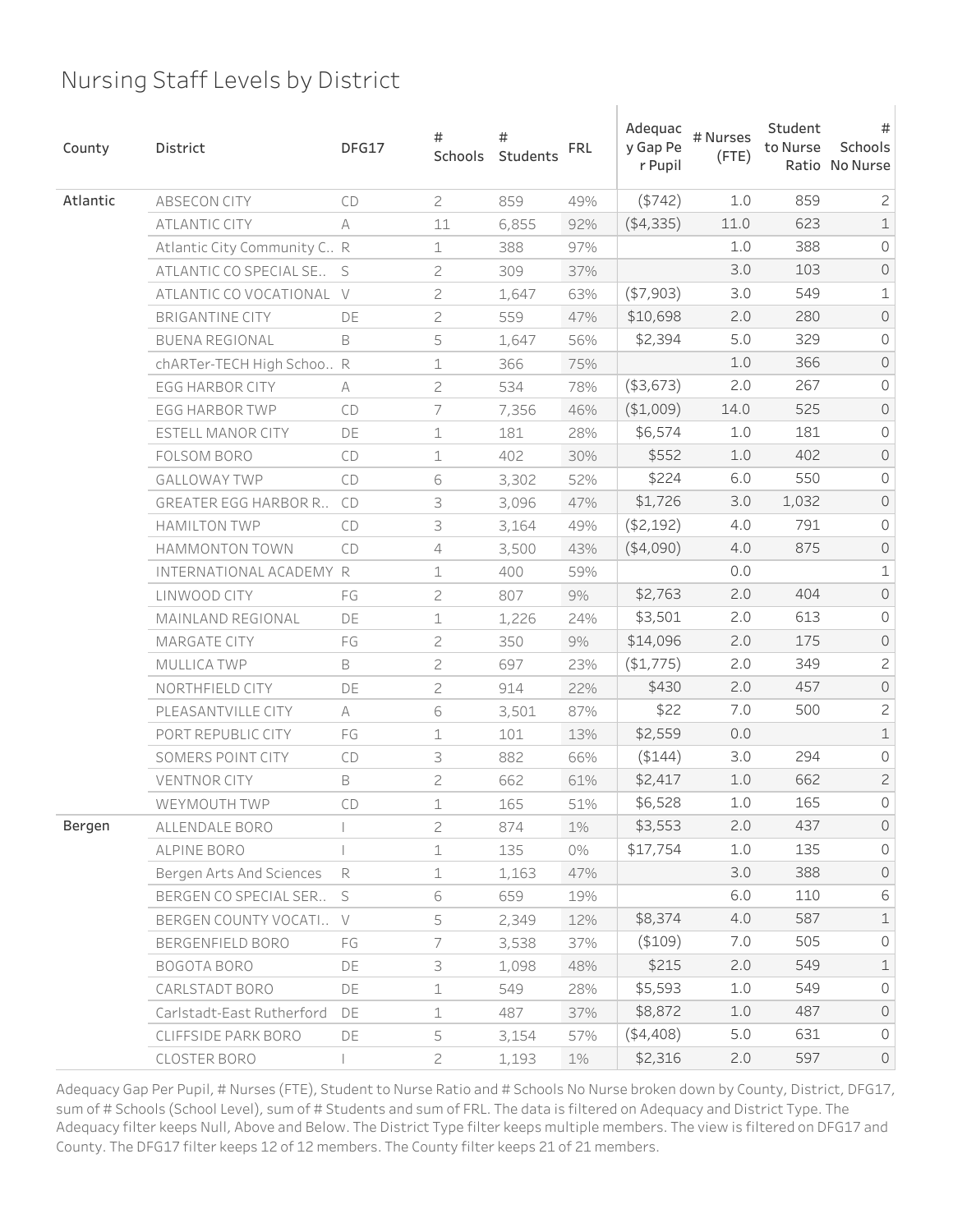| County | District                   | DFG17 | #<br>Schools | #<br>Students | <b>FRL</b> | Adequac<br>y Gap Pe<br>r Pupil | # Nurses<br>$($ FTE $)$ | Student<br>to Nurse | #<br>Schools<br>Ratio No Nurse |
|--------|----------------------------|-------|--------------|---------------|------------|--------------------------------|-------------------------|---------------------|--------------------------------|
| Bergen | CRESSKILL BORO             |       | 4            | 1,778         | $1\%$      | \$363                          | 1.0                     | 1,778               | 3                              |
|        | DEMAREST BORO              |       | 3            | 686           | 0%         | \$8,048                        | 2.0                     | 343                 | $\mathbf 1$                    |
|        | DUMONT BORO                | FG    | 5            | 2,469         | $9\%$      | \$2,406                        | 5.0                     | 494                 | $\overline{0}$                 |
|        | EAST RUTHERFORD BORO       | FG    | 2            | 799           | 33%        | \$3,091                        | 2.0                     | 400                 | $\mathsf O$                    |
|        | EDGEWATER BORO             |       | 2            | 1,001         | 10%        | $($ \$868 $)$                  | 2.0                     | 501                 | 0                              |
|        | ELMWOOD PARK               | DE    | 5            | 2,549         | 44%        | (\$2,200)                      | 6.0                     | 425                 | $\mathsf O$                    |
|        | <b>EMERSON BORO</b>        | FG    | 3            | 1,114         | 8%         | \$3,878                        | 2.0                     | 557                 | $\mathbf{Z}$                   |
|        | ENGLEWOOD CITY             | FG    | 5            | 3,015         | 65%        | \$742                          | 5.0                     | 603                 | $\mathsf O$                    |
|        | ENGLEWOOD CLIFFS BORO      |       | 2            | 491           | 0%         | \$11,073                       | 2.0                     | 246                 | 0                              |
|        | Englewood on the Palisad R |       | 1            | 317           | 46%        |                                | $1.0$                   | 317                 | $\mathsf O$                    |
|        | FAIR LAWN BORO             | GH    | 9            | 5,077         | 11%        | \$3,169                        | 9.0                     | 564                 | $\mathsf{S}$                   |
|        | <b>FAIRVIEW BORO</b>       | B     | 3            | 1,490         | 66%        | ( \$5,336)                     | 3.0                     | 497                 | $\mathbbm{1}$                  |
|        | FORT LEE BORO              | FG    | 6            | 4,061         | 17%        | \$356                          | 6.0                     | 677                 | 0                              |
|        | FRANKLIN LAKES BORO        |       | 4            | 1,135         | $1\%$      | \$11,114                       | 4.0                     | 284                 | $\mathsf{O}$                   |
|        | <b>GARFIELD CITY</b>       | B     | 11           | 4,818         | 60%        | ( \$1,778)                     | 6.0                     | 803                 | 6                              |
|        | <b>GLEN ROCK BORO</b>      | J     | 6            | 2,505         | 1%         | \$3,819                        | 4.0                     | 626                 | $\overline{4}$                 |
|        | <b>HACKENSACK CITY</b>     | CD    | 6            | 5,740         | 62%        | (\$1,207)                      | 8.0                     | 718                 | 0                              |
|        | HARRINGTON PARK BORO       |       | $\mathbf 1$  | 601           | $0\%$      | \$5,677                        | $1.0$                   | 601                 | $\mathsf{O}$                   |
|        | HASBROUCK HEIGHTS BO., FG  |       | 4            | 1,793         | 16%        | \$1,802                        | 5.0                     | 359                 | 0                              |
|        | HAWORTH BORO               | J     | $\mathbf 1$  | 394           | 0%         | \$7,209                        | $1.0$                   | 394                 | $\mathsf{O}$                   |
|        | HILLSDALE BORO             | GH    | 3            | 1,139         | 8%         | \$4,996                        | 3.0                     | 380                 | 0                              |
|        | HO HO KUS BORO             | J     | $\mathbf 1$  | 590           | 0%         | \$2,037                        | 1.0                     | 590                 | $\mathsf{O}$                   |
|        | LEONIA BORO                | FG    | 3            | 1,936         | 15%        | \$980                          | 3.0                     | 645                 | 0                              |
|        | LITTLE FERRY BORO          | CD    | 2            | 867           | 35%        | \$1,656                        | $1.0$                   | 867                 | $\mathbf 1$                    |
|        | LODI BOROUGH               | B     | 7            | 3,012         | 50%        | (\$1,216)                      | 3.0                     | 1,004               | 4                              |
|        | LYNDHURST TWP              | DE    | 8            | 2,479         | 25%        | \$80                           | 8.0                     | 310                 | $\mathbf{Z}$                   |
|        | MAHWAH TWP                 | GH    | 6            | 2,839         | 9%         | \$7,086                        | 2.0                     | 1,420               | $\overline{4}$                 |
|        | MAYWOOD BORO               | FG    | 2            | 990           | 11%        | \$312                          | 1.0                     | 990                 | $\mathbf 1$                    |
|        | MIDLAND PARK BORO          | GH    | 3            | 912           | 5%         | \$7,422                        | 3.0                     | 304                 | $\mathsf{O}\xspace$            |
|        | MONTVALE BORO              | GH    | $\mathbf{2}$ | 970           | 2%         | \$2,678                        | 2.0                     | 485                 | $\circ$                        |
|        | MOONACHIE BORO             | CD    | $\mathbf 1$  | 310           | 51%        | \$1,823                        | 1.0                     | 310                 | $\mathsf{O}\xspace$            |
|        | NEW MILFORD BORO           | FG    | 4            | 2,030         | 17%        | \$2,154                        | 4.0                     | 508                 | $\circ$                        |
|        | NORTH ARLINGTON BORO       | DE    | 5            | 1,835         | 24%        | $($ \$25)                      | 4.0                     | 459                 | $\mathbf 1$                    |
|        | NORTHERN HIGHLANDS R., J   |       | $\mathbf 1$  | 1,377         | $1\%$      | \$6,859                        | 1.0                     | 1,377               | $\circ$                        |
|        | NORTHERN VALLEY REGI       |       | 3            | 2,395         | 1%         | \$8,495                        | 4.0                     | 599                 | $\mathsf{O}\xspace$            |
|        | NORTHVALE BORO             | FG    | $\mathbf 1$  | 506           | 0%         | \$3,936                        | 1.0                     | 506                 | $\mathsf{O}$                   |
|        | NORWOOD BORO               |       | $\mathbf 1$  | 605           | 0%         | \$1,912                        | 1.0                     | 605                 | $\circ$                        |
|        | OAKLAND BORO               | GH    | 4            | 1,333         | 6%         | \$7,354                        | 4.0                     | 333                 | $\circ$                        |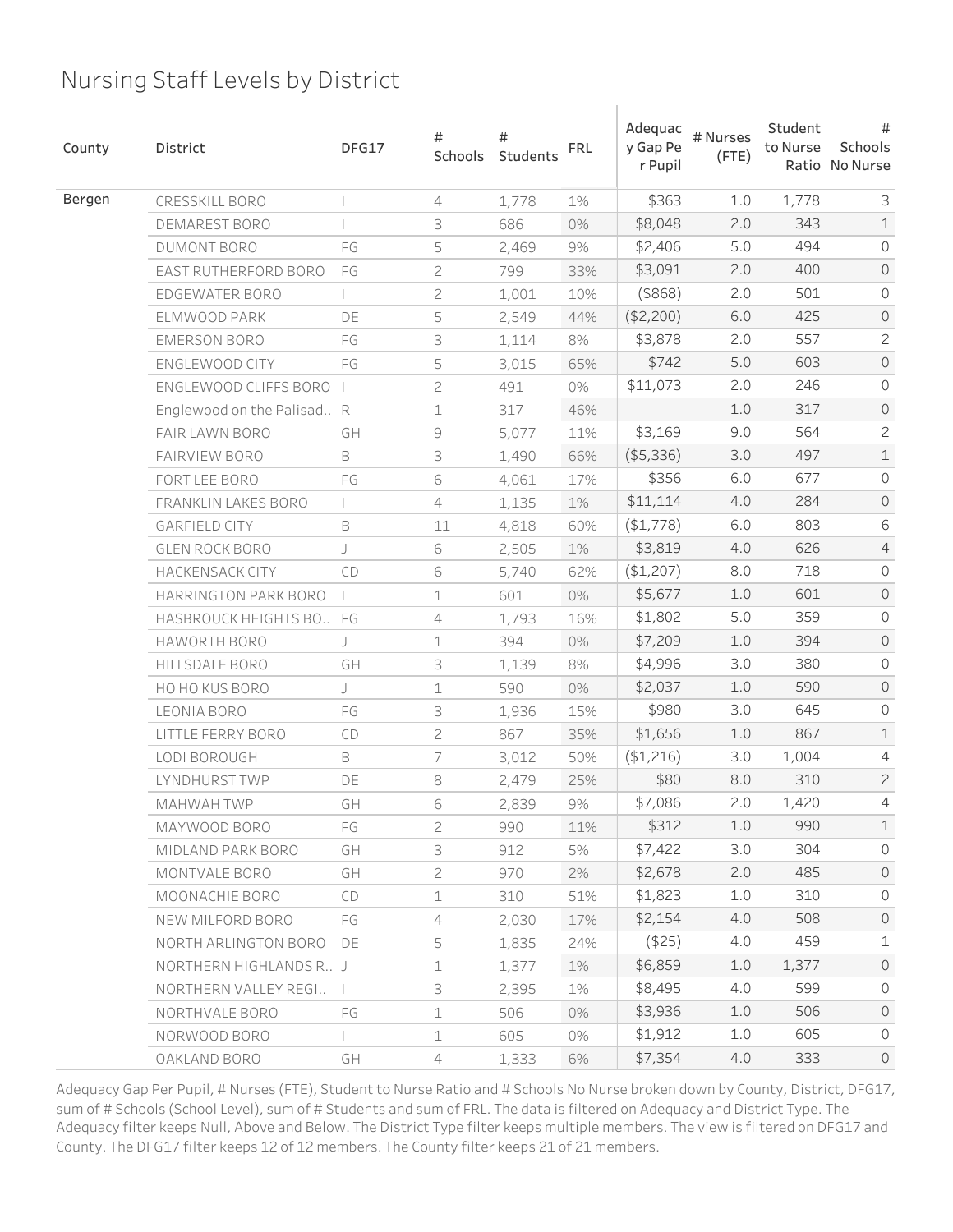| County     | District                  | DFG17          | #<br>Schools   | #<br>Students | <b>FRL</b> | Adequac<br>y Gap Pe<br>r Pupil | # Nurses<br>$($ FTE $)$ | Student<br>to Nurse | #<br>Schools<br>Ratio No Nurse |
|------------|---------------------------|----------------|----------------|---------------|------------|--------------------------------|-------------------------|---------------------|--------------------------------|
| Bergen     | <b>OLD TAPPAN BORO</b>    |                | $\overline{c}$ | 640           | 0%         | \$8,218                        | 2.0                     | 320                 | 0                              |
|            | ORADELL BORO              |                | $\mathbf 1$    | 764           | 0%         | \$1,439                        | 0.0                     |                     | $\mathbf 1$                    |
|            | PALISADES PARK            | DE             | $N$ ull        | Null          | Null       | ( \$3,965)                     | 0.0                     |                     |                                |
|            | PARAMUS BORO              | GH             | 8              | 3,771         | 6%         | \$6,410                        | 8.0                     | 471                 | $\mathsf{O}$                   |
|            | PARK RIDGE BORO           | GH             | 3              | 1,207         | 5%         | \$9,941                        | 3.0                     | 402                 | 0                              |
|            | PASCACK VALLEY REGION I   |                | 3              | 2,060         | 2%         | \$8,194                        | 3.0                     | 687                 | $\mathbbm{1}$                  |
|            | Ramapo-Indian Hill Reg    |                | $\mathbf{2}$   | 2,283         | 2%         | \$6,128                        | 4.0                     | 571                 | 0                              |
|            | RAMSEY BORO               |                | 5              | 2,733         | 7%         | \$7,298                        | 5.0                     | 547                 | $\mathsf O$                    |
|            | RIDGEFIELD BORO           | DE             | $\overline{4}$ | 1,672         | 30%        | \$414                          | 4.0                     | 418                 | 0                              |
|            | RIDGEFIELD PARK TWP       | FG             | 4              | 2,222         | 36%        | \$435                          | 5.0                     | 444                 | $\mathsf O$                    |
|            | RIDGEWOOD VILLAGE         | J              | 10             | 5,676         | 2%         | \$2,213                        | 9.0                     | 631                 | $\mathbf 1$                    |
|            | RIVER DELL REGIONAL       |                | 2              | 1,582         | $1\%$      | \$4,128                        | 2.0                     | 791                 | $\mathsf O$                    |
|            | RIVER EDGE BORO           |                | 2              | 1,238         | 0%         | \$218                          | 3.0                     | 413                 | 0                              |
|            | RIVER VALE TWP            |                | 3              | 1,106         | $0\%$      | \$5,884                        | 3.0                     | 369                 | $\mathbbm{1}$                  |
|            | ROCHELLE PARK TWP         | FG             | 1              | 506           | 21%        | \$3,158                        | 1.0                     | 506                 | 0                              |
|            | RUTHERFORD BORO           | GH             | 5              | 2,595         | 4%         | \$1,978                        | 6.0                     | 433                 | $\mathsf{O}$                   |
|            | SADDLE BROOK TWP          | FG             | 5              | 1,747         | 17%        | \$2,985                        | 4.0                     | 437                 | $\mathbf 1$                    |
|            | SADDLE RIVER BORO         | J              | $\mathbf 1$    | 162           | $1\%$      | \$8,615                        | 1.0                     | 162                 | $\mathsf{O}$                   |
|            | SOUTH BERGEN JOINTUR      | S              | 3              | 331           | 10%        |                                | 2.0                     | 166                 | $\mathbf 1$                    |
|            | SOUTH HACKENSACK TWP      | B              | $\mathbf 1$    | 281           | 37%        | \$3,696                        | $1.0$                   | 281                 | $\mathsf{O}$                   |
|            | Teaneck Community Chart R |                | $\mathbf 1$    | 324           | 15%        |                                | 1.0                     | 324                 | 0                              |
|            | <b>TEANECK TWP</b>        | GH             | 7              | 3,509         | 39%        | \$6,524                        | 7.0                     | 501                 | $\mathsf{O}$                   |
|            | <b>TENAFLY BORO</b>       | J              | 6              | 3,683         | 2%         | \$3,055                        | 4.0                     | 921                 | $\mathbf{Z}$                   |
|            | UPPER SADDLE RIVER BO     | $\overline{1}$ | 3              | 1,117         | 1%         | \$6,294                        | $1.0$                   | 1,117               | $\mathsf S$                    |
|            | <b>WALDWICK BORO</b>      | GH             | 4              | 1,596         | 0%         | \$4,920                        | 4.0                     | 399                 | $\mathbf 1$                    |
|            | <b>WALLINGTON BORO</b>    | DE             | 3              | 1,234         | 30%        | (\$1,546)                      | 4.0                     | 309                 | $\mathsf{O}$                   |
|            | WESTWOOD REGIONAL         | GH             | 6              | 2,770         | 9%         | \$4,106                        | 7.0                     | 396                 | $\mathsf O$                    |
|            | WOOD-RIDGE BORO           | FG             | 3              | 1,226         | 18%        | \$619                          | 3.0                     | 409                 | $\circ$                        |
|            | WOODCLIFF LAKE BORO       | J              | $\sqrt{2}$     | 729           | 0%         | \$7,223                        | 2.0                     | 365                 | $\mathsf{O}\xspace$            |
|            | WYCKOFF TWP               |                | 5              | 1,899         | $1\%$      | \$5,708                        | 5.0                     | 380                 | $\circ$                        |
| Burlington | <b>BASS RIVER TWP</b>     | B              | $\mathbf 1$    | 106           | 26%        | \$7,134                        | 1.0                     | 106                 | $\mathsf{O}\xspace$            |
|            | Benjamin Banneker Prepa R |                | $\mathbf 1$    | 360           | 15%        |                                | $1.0$                   | 360                 | $\circ$                        |
|            | BEVERLY CITY              | B              | $\perp$        | 304           | 63%        | \$2,422                        | 1.0                     | 304                 | 0                              |
|            | BORDENTOWN REGIONAL       | FG             | 5              | 2,473         | 19%        | $($ \$390)                     | 6.0                     | 412                 | $\mathbf 1$                    |
|            | <b>BURLINGTON CITY</b>    | B              | $\overline{4}$ | 1,605         | 59%        | \$2,231                        | 4.0                     | 401                 | $\mathsf{O}\xspace$            |
|            | BURLINGTON CO SPEC SE S   |                | 3              | 550           | 21%        |                                | 7.0                     | 79                  | $\mathbf 1$                    |
|            | BURLINGTON CO VOCATI      | $\vee$         | $\mathbf{Z}$   | 2,098         | 44%        | (\$3,050)                      | 2.0                     | 1,049               | $\circ$                        |
|            | <b>BURLINGTON TWP</b>     | DE             | $\overline{4}$ | 3,697         | 25%        | (443)                          | $5.0$                   | 739                 | $\mathsf{O}$                   |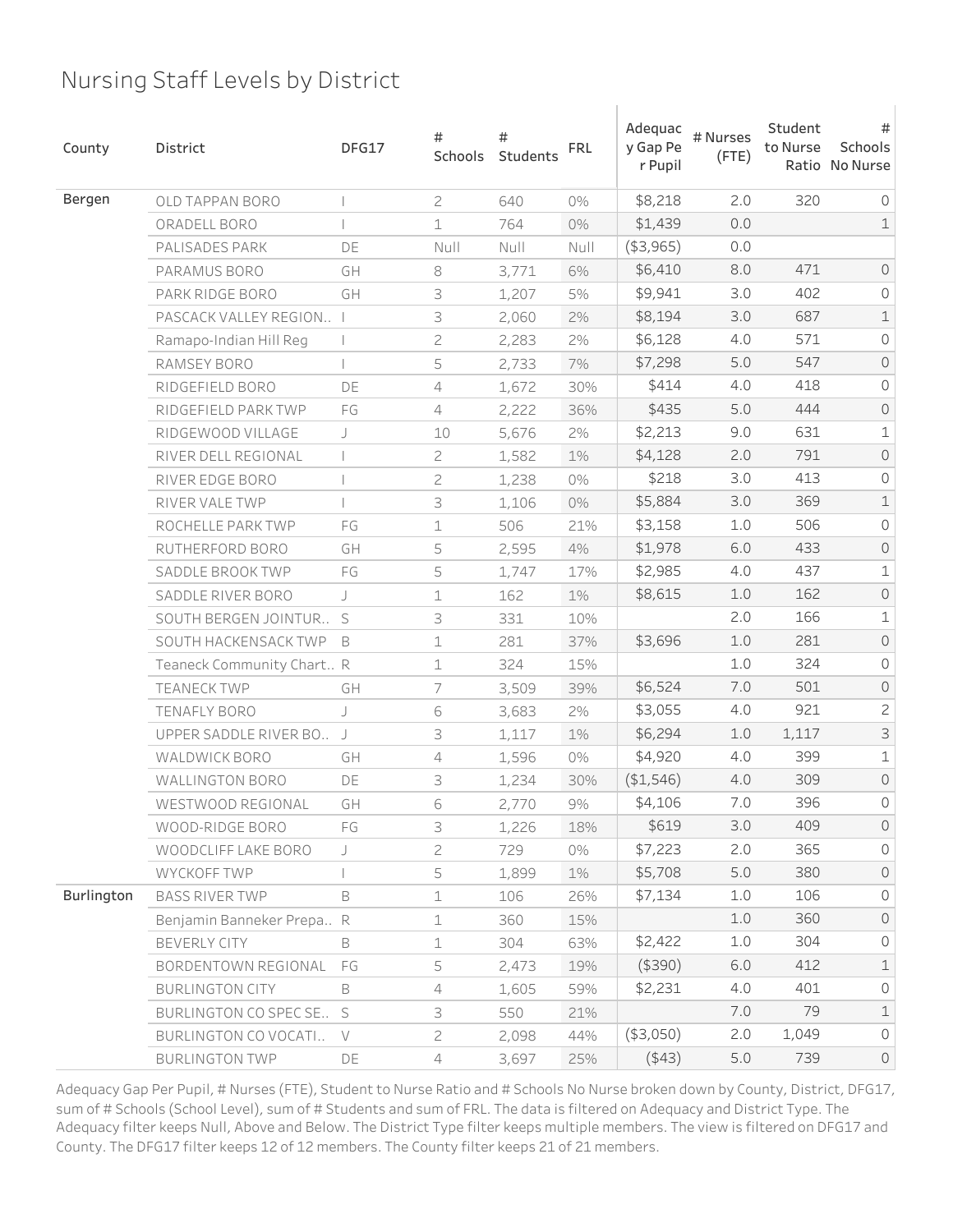| County     | <b>District</b>             | DFG17 | #<br>Schools   | #<br>Students | <b>FRL</b> | Adequac<br>y Gap Pe<br>r Pupil | # Nurses<br>$($ FTE $)$ | Student<br>to Nurse | #<br>Schools<br>Ratio No Nurse |
|------------|-----------------------------|-------|----------------|---------------|------------|--------------------------------|-------------------------|---------------------|--------------------------------|
| Burlington | CHESTERFIELD TWP            | GH    | $\mathbf 1$    | 775           | 2%         | \$1,252                        | 2.0                     | 388                 | $\circ$                        |
|            | CINNAMINSON TWP             | FG    | 4              | 2,558         | 15%        | \$1,901                        | 4.0                     | 640                 | $\mathsf{O}$                   |
|            | <b>DELANCO TWP</b>          | FG    | 2              | 405           | 38%        | $($ \$87 $)$                   | 2.0                     | 203                 | 0                              |
|            | <b>DELRAN TWP</b>           | FG    | 4              | 2,965         | 23%        | (\$810)                        | 4.0                     | 741                 | $\mathbf 1$                    |
|            | <b>EASTAMPTON TWP</b>       | FG    | 1              | 586           | 24%        | \$1,263                        | 1.0                     | 586                 | 0                              |
|            | EDGEWATER PARK TWP          | CD    | 2              | 901           | 57%        | (\$1,037)                      | 2.0                     | 451                 | $\mathsf{O}$                   |
|            | <b>EVESHAM TWP</b>          | GH    | 8              | 4,410         | 10%        | \$2,603                        | 9.0                     | 490                 | $\mathbf 1$                    |
|            | <b>FLORENCE TWP</b>         | FG    | 3              | 1,542         | 25%        | $($ \$874 $)$                  | 3.0                     | 514                 | $\mathsf O$                    |
|            | <b>HAINESPORT TWP</b>       | FG    | 1              | 572           | 13%        | \$1,118                        | 1.0                     | 572                 | 0                              |
|            | LENAPE REGIONAL             | GH    | 4              | 6,773         | 11%        | \$4,840                        | 11.0                    | 616                 | $\mathsf{O}$                   |
|            | <b>LUMBERTON TWP</b>        | FG    | $\overline{4}$ | 1,216         | 24%        | \$2,581                        | 4.0                     | 304                 | 0                              |
|            | <b>MANSFIELD TWP</b>        | FG    | $\sqrt{2}$     | 536           | 8%         | \$5,996                        | 2.0                     | 268                 | $\mathsf O$                    |
|            | MAPLE SHADE TWP             | CD    | 4              | 2,192         | 47%        | ( \$1,351)                     | 4.0                     | 548                 | 0                              |
|            | <b>MEDFORD LAKES BORO</b>   | GH    | $\sqrt{2}$     | 514           | 3%         | $($ \$257 $)$                  | 2.0                     | 257                 | $\mathsf O$                    |
|            | MEDFORD TWP                 | GH    | 7              | 2,660         | 5%         | \$3,864                        | 7.0                     | 380                 | 0                              |
|            | MOORESTOWN TWP              |       | 6              | 3,976         | 10%        | \$2,614                        | 6.0                     | 663                 | $\mathsf O$                    |
|            | MOUNT HOLLY TWP             | B     | 3              | 1,062         | 57%        | \$261                          | 3.0                     | 354                 | 0                              |
|            | MOUNT LAUREL TWP            | GH    | 8              | 4,202         | 14%        | \$886                          | 8.0                     | 525                 | $\mathsf O$                    |
|            | NEW HANOVER TWP             | CD    | 1              | 173           | 43%        | $($ \$617 $)$                  | 1.0                     | 173                 | 0                              |
|            | NORTH HANOVER TWP           | DE    | $\sqrt{4}$     | 1,117         | 31%        | (\$1,278)                      | 4.0                     | 279                 | $\mathsf O$                    |
|            | NORTHERN BURLINGTON  FG     |       | 2              | 2,159         | $9\%$      | $($ \$789 $)$                  | 2.0                     | 1,080               | 0                              |
|            | PALMYRA BORO                | DE    | $\overline{c}$ | 925           | 35%        | \$318                          | 2.0                     | 463                 | $\mathsf{O}$                   |
|            | PEMBERTON TWP               | B     | 11             | 4,730         | 36%        | \$3,594                        | 13.0                    | 364                 | 0                              |
|            | RANCOCAS VALLEY REGIO DE    |       | $\mathbf 1$    | 2,047         | 23%        | (\$1,482)                      | 4.0                     | 512                 | $\mathsf{O}$                   |
|            | Riverbank Charter School  R |       | $\mathbf 1$    | 151           | 12%        |                                | 1.0                     | 151                 | 0                              |
|            | RIVERSIDE TWP               | B     | 3              | 1,371         | 58%        | ( \$2,877)                     | 2.0                     | 686                 | $\mathbf 1$                    |
|            | RIVERTON                    | FG    | 1              | 290           | 10%        | \$1,905                        | 1.0                     | 290                 | 0                              |
|            | SHAMONG TWP                 | GH    | $\overline{c}$ | 742           | 9%         | \$4,007                        | 2.0                     | 371                 | $\circ$                        |
|            | SOUTHAMPTON TWP             | DE    | 3              | 718           | 21%        | \$3,124                        | 2.0                     | 359                 | $\mathbf 1$                    |
|            | SPRINGFIELD TWP             | FG    | $\mathbf 1$    | 225           | 14%        | \$7,550                        | 1.0                     | 225                 | $\circ$                        |
|            | TABERNACLE TWP              | FG    | $\mathbf{2}$   | 696           | 13%        | \$4,159                        | 2.0                     | 348                 | $\circ$                        |
|            | WESTAMPTON                  | FG    | $\overline{c}$ | 997           | 25%        | (\$2,120)                      | 2.0                     | 499                 | $\circ$                        |
|            | WILLINGBORO TWP             | CD    | $\rm 8$        | 3,338         | 62%        | \$750                          | 5.0                     | 668                 | 3                              |
|            | WOODLAND TWP                | CD    | $\mathbf 1$    | 129           | 18%        | \$6,343                        | 1.0                     | 129                 | $\circ$                        |
| Camden     | AUDUBON BORO                | DE    | 3              | 1,499         | 22%        | (5771)                         | 3.0                     | 500                 | $\mathsf{O}\xspace$            |
|            | BARRINGTON BORO             | DE    | $\mathbf{Z}$   | 588           | 25%        | \$1,216                        | 2.0                     | 294                 | $\circ$                        |
|            | BELLMAWR BORO               | B     | 3              | 1,213         | 51%        | ( \$2,858)                     | 1.0                     | 1,213               | $\overline{c}$                 |
|            | BERLIN BORO                 | FG    | $\mathbf 1$    | 813           | 14%        | (\$1,254)                      | 2.0                     | 407                 | $\mathsf{O}$                   |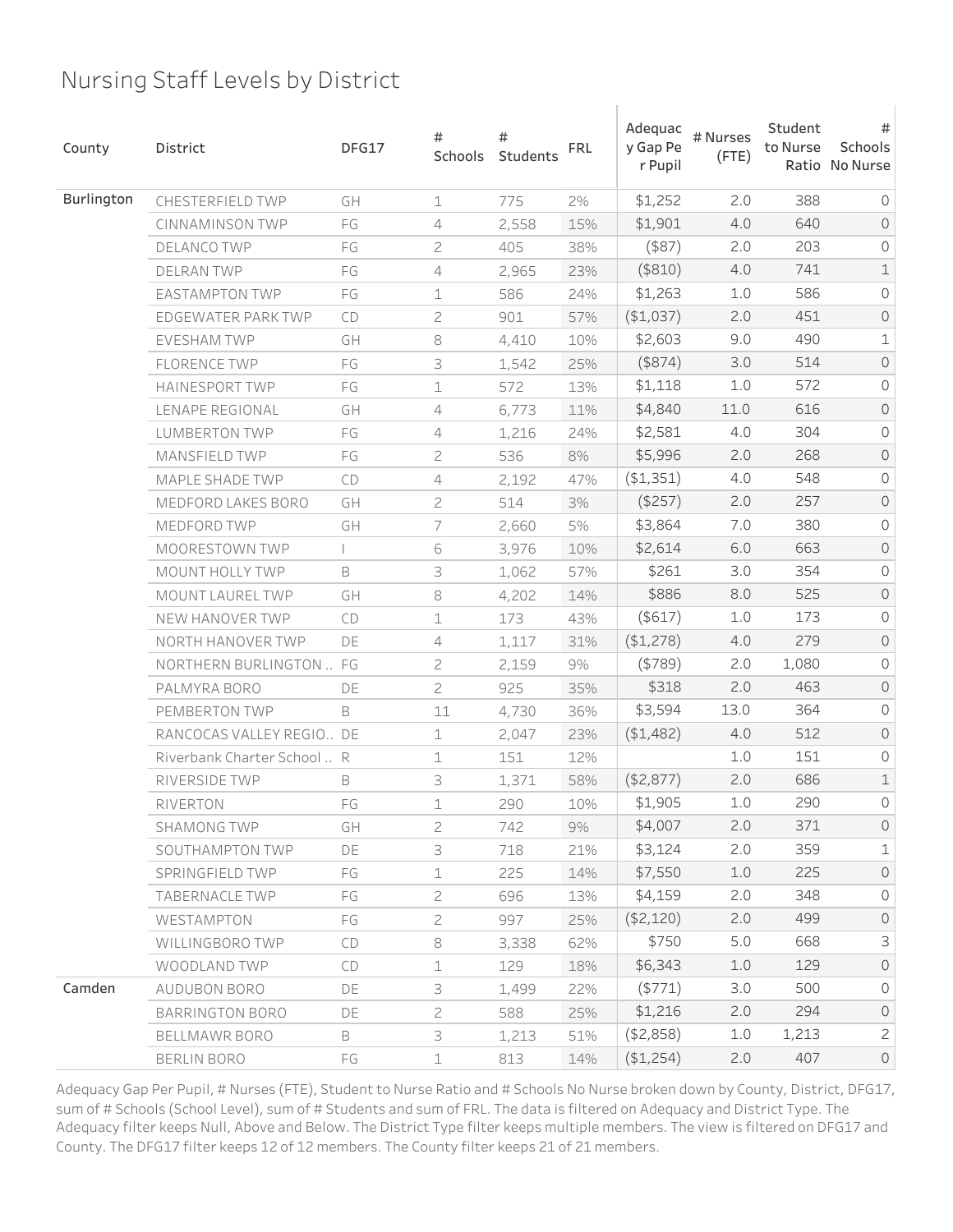| County | <b>District</b>            | DFG17  | #<br>Schools   | #<br>Students | <b>FRL</b> | Adequac<br>y Gap Pe<br>r Pupil | # Nurses<br>$($ FTE $)$ | Student<br>to Nurse | #<br>Schools<br>Ratio No Nurse |
|--------|----------------------------|--------|----------------|---------------|------------|--------------------------------|-------------------------|---------------------|--------------------------------|
| Camden | <b>BERLIN TWP</b>          | B      | $\overline{c}$ | 632           | 35%        | \$1,165                        | 1.0                     | 632                 | $\mathbf 1$                    |
|        | BLACK HORSE PIKE REGIO CD  |        | 3              | 3,534         | 34%        | \$1,102                        | 3.0                     | 1,178               | $\mathsf O$                    |
|        | BROOKLAWN BORO             | B      | $\mathbf 1$    | 315           | 61%        | $($ \$925)                     | 0.0                     |                     | $\mathbf 1$                    |
|        | CAMDEN CITY                | A      | 19             | 7,379         | 53%        | (\$1,768)                      | 27.0                    | 273                 | $\mathsf O$                    |
|        | CAMDEN COUNTY VOCATI V     |        | $\overline{c}$ | 2,103         | 65%        | ( \$3,045)                     | 3.0                     | 701                 | 0                              |
|        | CAMDEN'S PROMISE CHA R     |        | $\perp$        | 2,252         | 88%        |                                | 2.0                     | 1,126               | $\mathsf O$                    |
|        | CHERRY HILL TWP            | GH     | 19             | 10,794        | 20%        | \$2,258                        | 18.0                    | 600                 | $\mathbf{Z}$                   |
|        | <b>CLEMENTON BORO</b>      | B      | $\perp$        | 479           | 59%        | \$815                          | $1.0$                   | 479                 | $\mathsf O$                    |
|        | COLLINGSWOOD BORO          | FG     | 7              | 2,130         | 34%        | $($ \$822)                     | 7.0                     | 304                 | $\mathbf 1$                    |
|        | EASTERN CAMDEN COUN        | FG     | 1              | 1,955         | 13%        | \$1,436                        | 2.0                     | 978                 | $\mathsf{O}\xspace$            |
|        | Environment Community  R   |        | $\mathbf 1$    | 191           | 84%        |                                | 0.0                     |                     | $\mathbf 1$                    |
|        | Freedom Academy Cs         | R      | 1              | 879           | 70%        |                                | 3.0                     | 293                 | $\mathsf O$                    |
|        | GIBBSBORO BORO             | DE     | $\mathbf 1$    | 275           | 13%        | \$3,570                        | 1.0                     | 275                 | 0                              |
|        | <b>GLOUCESTER CITY</b>     | B      | 3              | 2,151         | 62%        | ( \$747)                       | 4.0                     | 538                 | $\mathsf O$                    |
|        | <b>GLOUCESTER TWP</b>      | DE     | 11             | 6,218         | 41%        | $($ \$562)                     | 11.0                    | 565                 | 0                              |
|        | HADDON HEIGHTS BORO        | GH     | $\overline{4}$ | 1,471         | 12%        | \$600                          | 6.0                     | 245                 | $\mathsf O$                    |
|        | <b>HADDON TWP</b>          | FG     | 7              | 2,035         | 15%        | \$1,125                        | 6.0                     | 339                 | $\mathsf{S}$                   |
|        | HADDONFIELD                | J      | 5              | 2,739         | $2\%$      | ( \$319)                       | 5.0                     | 548                 | $\mathsf O$                    |
|        | Hope Community CS          | R      | $\perp$        | 158           | 100%       |                                | 1.0                     | 158                 | 0                              |
|        | Kingdom CS of Leadership   | R      | 1              | 185           | 40%        |                                | 1.0                     | 185                 | $\mathsf{O}$                   |
|        | KIPP Cooper Norcross Aca U |        | $\perp$        | 1,362         | 97%        |                                | 1.0                     | 1,362               | 0                              |
|        | LAUREL SPRINGS BORO        | DE     | 1              | 186           | 25%        | \$926                          | 1.0                     | 186                 | $\mathsf{O}$                   |
|        | LAWNSIDE BORO              | B      | $\mathbf 1$    | 311           | 50%        | \$647                          | 0.0                     |                     | $\mathbf 1$                    |
|        | LEAP Academy University  R |        | 1              | 1,482         | 83%        |                                | 1.0                     | 1,482               | $\mathsf{O}$                   |
|        | LINDENWOLD BORO            | B      | 5              | 2,763         | 79%        | $($ \$5,884 $)$                | 3.0                     | 921                 | $\mathbf{Z}$                   |
|        | MAGNOLIA BORO              | CD     | 1              | 404           | 40%        | \$1,191                        | 0.0                     |                     | $\mathbbm{1}$                  |
|        | Mastery Schools of Camd    | $\cup$ | 1              | 2,319         | 98%        |                                | 0.0                     |                     | $\mathbf 1$                    |
|        | MERCHANTVILLE BORO         | DE     | $\mathbf 1$    | 425           | 26%        | $($ \$349)                     | 0.0                     |                     | $\mathbbm{1}$                  |
|        | MOUNT EPHRAIM BORO         | CD     | $\overline{c}$ | 402           | 30%        | \$1,466                        | 2.0                     | 201                 | $\mathsf{O}\xspace$            |
|        | OAKLYN BORO                | DE     | $\mathbf 1$    | 233           | 35%        | \$1,358                        | 1.0                     | 233                 | $\mathbf 1$                    |
|        | PENNSAUKEN TWP             | B      | $\mathcal G$   | 4,679         | 72%        | $($ \$992)                     | 9.0                     | 520                 | $\mathbf 1$                    |
|        | PINE HILL BORO             | B      | 4              | 1,856         | 58%        | $($ \$387 $)$                  | 4.0                     | 464                 | $\mathsf{O}$                   |
|        | RUNNEMEDE BORO             | CD     | 3              | 810           | 35%        | ( \$1,354)                     | 3.0                     | 270                 | $\mathsf{O}\xspace$            |
|        | SOMERDALE BORO             | CD     | $\perp$        | 92            | 61%        | \$2,293                        | 1.0                     | 92                  | $\circ$                        |
|        | STERLING HIGH SCHOOL       | CD     | $\mathbf 1$    | 958           | 33%        | (\$1,069)                      | 1.0                     | 958                 | $\mathsf{O}\xspace$            |
|        | STRATFORD BORO             | DE     | $\mathbf{2}$   | 854           | 37%        | \$797                          | 2.0                     | 427                 | $\circ$                        |
|        | Uncommon Schools Camd U    |        | $\mathbf 1$    | 734           | 100%       |                                | 0.0                     |                     | $\mathbf 1$                    |
|        | VOORHEES TWP               | FG     | 5              | 3,033         | 10%        | \$3,543                        | $7.0$                   | 433                 | $\mathsf{O}$                   |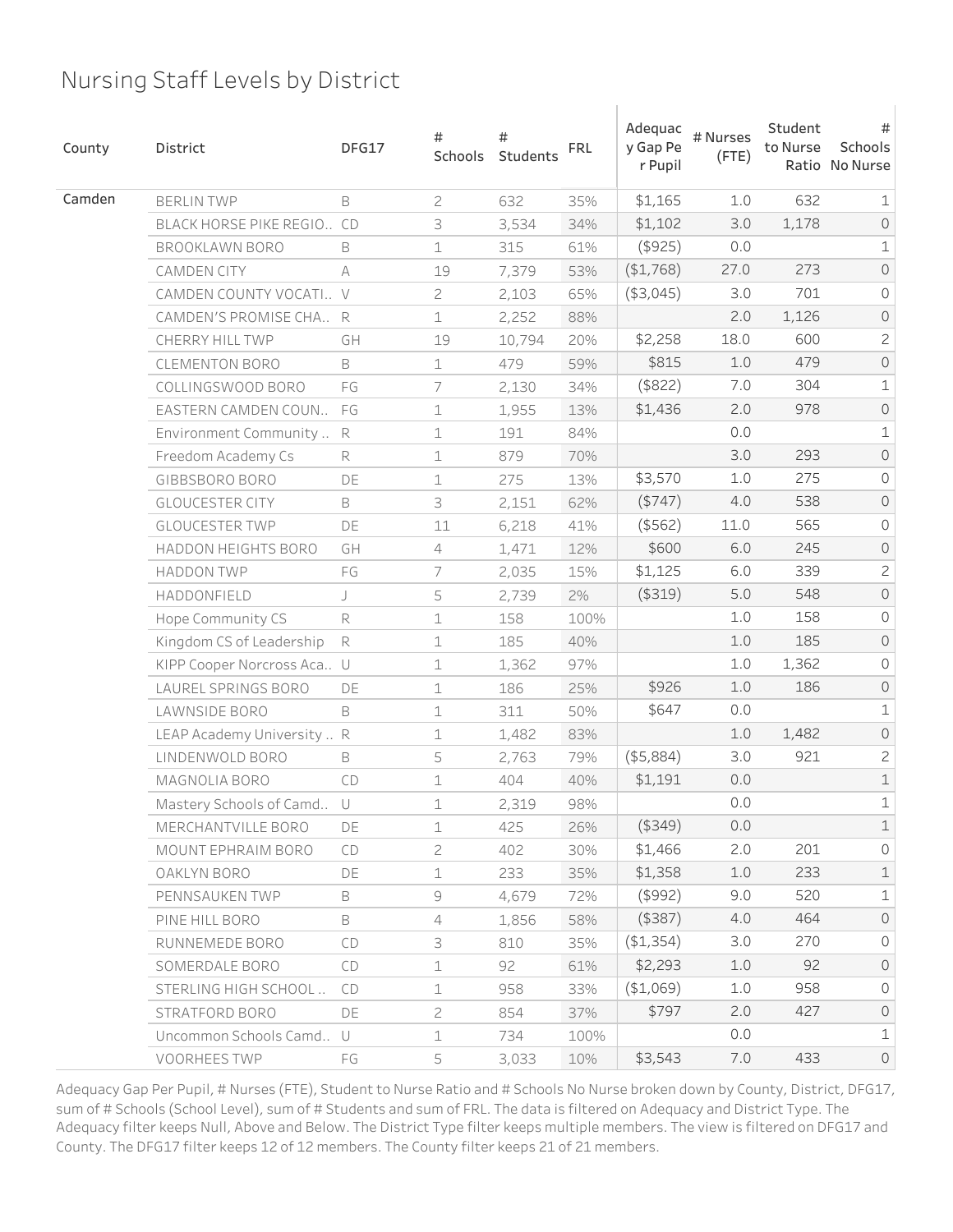| County     | District                        | DFG17 | #<br>Schools   | #<br>Students | <b>FRL</b> | Adequac<br>y Gap Pe<br>r Pupil | # Nurses<br>$($ FTE $)$ | Student<br>to Nurse | #<br>Schools<br>Ratio No Nurse |
|------------|---------------------------------|-------|----------------|---------------|------------|--------------------------------|-------------------------|---------------------|--------------------------------|
| Camden     | <b>WATERFORD TWP</b>            | DE    | 3              | 814           | 25%        | \$2,052                        | 2.0                     | 407                 | 1                              |
|            | WINSLOW TWP                     | DE    | 8              | 4,547         | 53%        | \$2,322                        | 8.0                     | 568                 | $\mathsf{O}$                   |
|            | WOODLYNNE BORO                  | A     | 1              | 380           | 90%        | ( \$2,990)                     | 1.0                     | 380                 | 0                              |
| Cape May   | <b>AVALON BORO</b>              | GH    | 1              | 61            | 0%         | \$77,946                       | 2.0                     | 31                  | $\mathsf O$                    |
|            | CAPE MAY CITY                   | DE    | 1              | 151           | 36%        | (\$1,246)                      | 1.0                     | 151                 | 0                              |
|            | CAPE MAY CO SPECIAL SE S        |       | 2              | 216           | 35%        |                                | 2.0                     | 108                 | $\mathsf{O}$                   |
|            | CAPE MAY CO VOCATIONAL V        |       | 1              | 601           | 26%        | \$5,322                        | 1.0                     | 601                 | 0                              |
|            | <b>DENNIS TWP</b>               | CD    | $\mathbf{Z}$   | 565           | 28%        | \$7,524                        | 2.0                     | 283                 | $\mathsf O$                    |
|            | LOWER CAPE MAY REGIO            | CD    | 2              | 1,300         | 48%        | \$3,564                        | 2.0                     | 650                 | 0                              |
|            | LOWER TWP                       | CD    | $\overline{4}$ | 1,647         | 54%        | \$339                          | 4.0                     | 412                 | $\mathsf{O}$                   |
|            | MIDDLE TWP                      | CD    | 4              | 2,498         | 45%        | \$520                          | 5.0                     | 500                 | 0                              |
|            | NORTH WILDWOOD CITY             | B     | 1              | 221           | 62%        | \$20,672                       | 1.0                     | 221                 | $\mathsf O$                    |
|            | <b>OCEAN CITY</b>               | FG    | 3              | 2,102         | 19%        | \$2,744                        | 4.0                     | 526                 | 0                              |
|            | STONE HARBOR BORO               | GH    | $\mathbf 1$    | 99            | 0%         | \$68,474                       | 2.0                     | 50                  | $\mathsf O$                    |
|            | <b>UPPER TWP</b>                | FG    | 3              | 1,442         | 14%        | \$2,465                        | 3.0                     | 481                 | 0                              |
|            | WEST CAPE MAY BORO              | DE    | 1              | 98            | 20%        | \$10,113                       | 0.0                     |                     | $\mathsf O$                    |
|            | WILDWOOD CITY                   | A     | 3              | 892           | 76%        | \$2,898                        | 3.0                     | 297                 | $\mathbf 1$                    |
|            | WILDWOOD CREST BORO             | CD    | 1              | 261           | 32%        | \$14,235                       | 1.0                     | 261                 | $\mathsf O$                    |
|            | WOODBINE BORO                   | A     | 1              | 232           | 84%        | \$313                          | 1.0                     | 232                 | 0                              |
| Cumberland | <b>BRIDGETON CITY</b>           | А     | 8              | 5,982         | 88%        | (4,935)                        | 6.0                     | 997                 | $\mathbf{Z}$                   |
|            | BRIDGETON PUBLIC CHAR R         |       | 1              | 102           | 74%        |                                | 1.0                     | 102                 | $\mathsf O$                    |
|            | COMMERCIAL TWP                  | A     | 2              | 534           | 73%        | ( \$1,079)                     | 2.0                     | 267                 | $\mathsf{O}$                   |
|            | Compass Academy Charte R        |       | 1              | 202           | 59%        |                                | 1.0                     | 202                 | 0                              |
|            | CUMBERLAND CO VOCATI V          |       | 1              | 701           | 31%        | \$1,014                        | 1.0                     | 701                 | $\mathsf{O}$                   |
|            | <b>CUMBERLAND REGIONAL</b>      | CD    | 1              | 1,043         | 47%        | \$1,084                        | 2.0                     | 522                 | 0                              |
|            | <b>DEERFIELD TWP</b>            | B     | 1              | 307           | 42%        | \$571                          | 1.0                     | 307                 | $\mathsf{O}$                   |
|            | DOWNE TWP                       | A     | 1              | 183           | 43%        | \$3,810                        | 1.0                     | 183                 | 0                              |
|            | <b>FAIRFIELD TWP</b>            | B     | 1              | 556           | 36%        | ( \$3,065)                     | 0.0                     |                     | $\mathbbm{1}$                  |
|            | <b>GREENWICH TWP</b>            | DE    | $\mathbf 1$    | 61            | 39%        | \$5,469                        | 2.0                     | 31                  | $\circ$                        |
|            | <b>HOPEWELL TWP</b>             | CD    | 1              | 500           | 30%        | (\$1,410)                      | 1.0                     | 500                 | $\circ$                        |
|            | LAWRENCE TWP                    | B     | $\perp$        | 500           | 41%        | $($ \$693)                     | 1.0                     | 500                 | $\circ$                        |
|            | MAURICE RIVER TWP               | B     | $\mathbf 1$    | 403           | 42%        | (\$1,015)                      | 1.0                     | 403                 | $\circ$                        |
|            | MILLVILLE CITY                  | B     | 9              | 5,408         | 70%        | ( \$2,538)                     | 13.0                    | 416                 | $\circledcirc$                 |
|            | Millyille Public Charter Sc., R |       | 1              | 227           | 39%        |                                | 0.0                     |                     | $\mathbf 1$                    |
|            | STOW CREEK TWP                  | CD    | $\perp$        | 114           | 28%        | \$1,863                        | 1.0                     | 114                 | $\mathsf{O}$                   |
|            | UPPER DEERFIELD TWP             | B     | 3              | 858           | 57%        | ( \$1,357)                     | 3.0                     | 286                 | $\circledcirc$                 |
|            | VINELAND CITY                   | B     | 14             | 9,611         | 58%        | $($ \$3,156)                   | 13.0                    | 739                 | $\mathsf 3$                    |
|            | Vineland Public Charter S R     |       | $\perp$        | 383           | 42%        |                                | 1.0                     | 383                 | $\circlearrowright$            |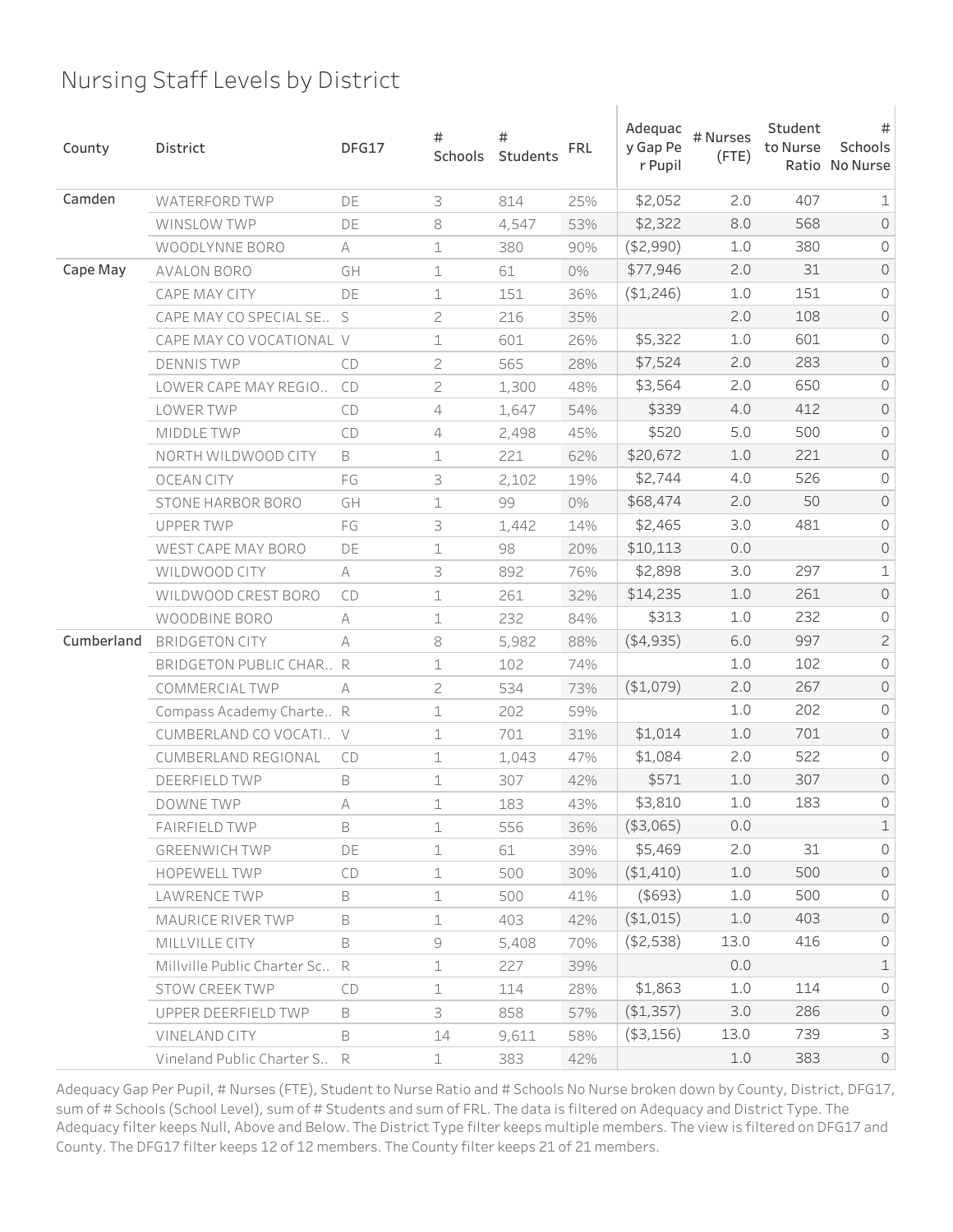| County | District                     | DFG17     | #<br>Schools   | #<br>Students | <b>FRL</b> | Adequac<br>y Gap Pe<br>r Pupil | # Nurses<br>$($ FTE $)$ | Student<br>to Nurse | #<br>Schools<br>Ratio No Nurse |
|--------|------------------------------|-----------|----------------|---------------|------------|--------------------------------|-------------------------|---------------------|--------------------------------|
| Essex  | ACHIEVE COMMUNITY CH., R     |           | $\mathbf 1$    | 223           | 83%        |                                | 0.0                     |                     | 1                              |
|        | BELLEVILLE TOWN              | CD        | 9              | 4,477         | 52%        | (4,529)                        | 11.0                    | 407                 | $\mathsf O$                    |
|        | <b>BLOOMFIELD TWP</b>        | DE        | 11             | 6,357         | 41%        | ( \$2,617)                     | 13.0                    | 489                 | $\circ$                        |
|        | Burch Charter School of E. R |           | $\mathbf 1$    | 354           | 91%        |                                | $1.0$                   | 354                 | $\mathsf O$                    |
|        | Caldwell-West Caldwell       | GH        | 7              | 2,618         | 8%         | \$2,177                        | 7.0                     | 374                 | $\mathbf 1$                    |
|        | CEDAR GROVE TWP              | GH        | $\overline{4}$ | 1,554         | 1%         | \$2,669                        | 4.0                     | 389                 | $\mathsf O$                    |
|        | CITY OF ORANGE TWP           | $\forall$ | 10             | 5,061         | 75%        | (4,253)                        | 9.0                     | 562                 | $\mathbf{Z}$                   |
|        | Discovery Charter School     | R         | $\mathbf 1$    | 110           | 79%        |                                | $0.0$                   |                     | $\mathbf 1$                    |
|        | <b>EAST ORANGE</b>           | A         | 20             | 9,262         | 59%        | \$181                          | 25.0                    | 370                 | $\mathbf 1$                    |
|        | East Orange Community C R    |           | $\mathbf 1$    | 493           | 100%       |                                | $0.0$                   |                     | $\mathbf 1$                    |
|        | ESSEX CO ED SERV COMM        | S         | 3              | 68            | 40%        |                                | 10.0                    | 7                   | $\overline{c}$                 |
|        | Essex Co Voc-Tech            | $\vee$    | 3              | 2,373         | 56%        | ( \$7,351)                     | 3.0                     | 791                 | $\mathsf O$                    |
|        | ESSEX FELLS BORO             | J         | $\mathbf 1$    | 250           | 0%         | \$8,697                        | 1.0                     | 250                 | 0                              |
|        | <b>FAIRFIELD TWP</b>         | GH        | 2              | 670           | 3%         | \$3,642                        | 2.0                     | 335                 | $\mathsf O$                    |
|        | GLEN RIDGE BORO              | J         | 4              | 1,877         | 0%         | \$1,671                        | 4.0                     | 469                 | 0                              |
|        | Gray Charter School          | R         | $\mathbf 1$    | 352           | 78%        |                                | 1.0                     | 352                 | $\mathsf{O}$                   |
|        | Great Oaks Charter School    | R         | $\mathbf 1$    | 1,622         | 87%        |                                | 2.0                     | 811                 | 0                              |
|        | <b>IRVINGTON TOWNSHIP</b>    | A         | 12             | 7,096         | 79%        | ( \$3,776)                     | 15.0                    | 473                 | $\mathbf 1$                    |
|        | LEAD ACADEMY CHARTER R       |           | 1              | 219           | 51%        |                                | 0.0                     |                     | $\mathbf 1$                    |
|        | Link Community Charter S R   |           | $\mathbf 1$    | 295           | 78%        |                                | 0.0                     |                     | $\mathsf O$                    |
|        | LIVINGSTON TWP               |           | $\Theta$       | 6,009         | 2%         | \$2,829                        | 9.0                     | 668                 | $\mathbf 1$                    |
|        | Maria L. Varisco-Rogers C R  |           | $\mathbf 1$    | 559           | 82%        |                                | $1.0$                   | 559                 | $\mathsf{O}$                   |
|        | Marion P. Thomas Charter R   |           | $\mathbf 1$    | 1,618         | 91%        |                                | 1.0                     | 1,618               | 0                              |
|        | MILLBURN TWP                 |           | $\,8\,$        | 4,762         | $1\%$      | \$2,818                        | 8.0                     | 595                 | $\mathbf 1$                    |
|        | MONTCLAIR TOWN               |           | 11             | 6,673         | 16%        | \$2,254                        | 13.0                    | 513                 | $\mathsf O$                    |
|        | New Horizons Community R     |           | $\mathbf 1$    | 679           | 97%        |                                | 0.0                     |                     | $\mathbbm{1}$                  |
|        | NEWARK CITY                  | A         | 63             | 35,665        | 74%        | ( \$3,526)                     | 103.0                   | 346                 | 6                              |
|        | Newark Educators Comm        | R         | $\mathbf 1$    | 299           | 91%        |                                | 0.0                     |                     | $\mathbf 1$                    |
|        | NORTH CALDWELL BORO          |           | $\sqrt{2}$     | 667           | 0%         | \$5,705                        | 1.0                     | 667                 | $\mathbf 1$                    |
|        | North Star Academy Char R    |           | $\mathbf 1$    | 5,271         | 87%        |                                | 3.0                     | 1,757               | $\mathsf{O}$                   |
|        | NUTLEY TOWN                  | FG        | 7              | 4,094         | 11%        | $($ \$685 $)$                  | 6.0                     | 682                 | $\mathbf 1$                    |
|        | People's Preparatory Cha R   |           | $\mathbf 1$    | 385           | 83%        |                                | 0.0                     |                     | $\mathbf 1$                    |
|        | Phillip's Academy Charter R  |           | $\perp$        | 488           | 57%        |                                | 1.0                     | 488                 | $\mathsf O$                    |
|        | Pride Academy Charter Sc., R |           | 1              | 288           | 82%        |                                | $1.0$                   | 288                 | $\mathsf{O}$                   |
|        | Robert Treat Academy Ch R    |           | $\perp$        | 685           | 71%        |                                | 1.0                     | 685                 | $\mathsf O$                    |
|        | ROSELAND BORO                |           | $\mathbf 1$    | 469           | 2%         | \$3,883                        | $1.0$                   | 469                 | $\mathsf O$                    |
|        | Roseville Community CS       | R         | $\perp$        | 328           | 98%        |                                | $1.0$                   | 328                 | $\mathsf{O}$                   |
|        | South Orange-Maplewood       |           | 10             | 7,103         | 16%        | \$972                          | 12.0                    | 592                 | $\mathsf{O}$                   |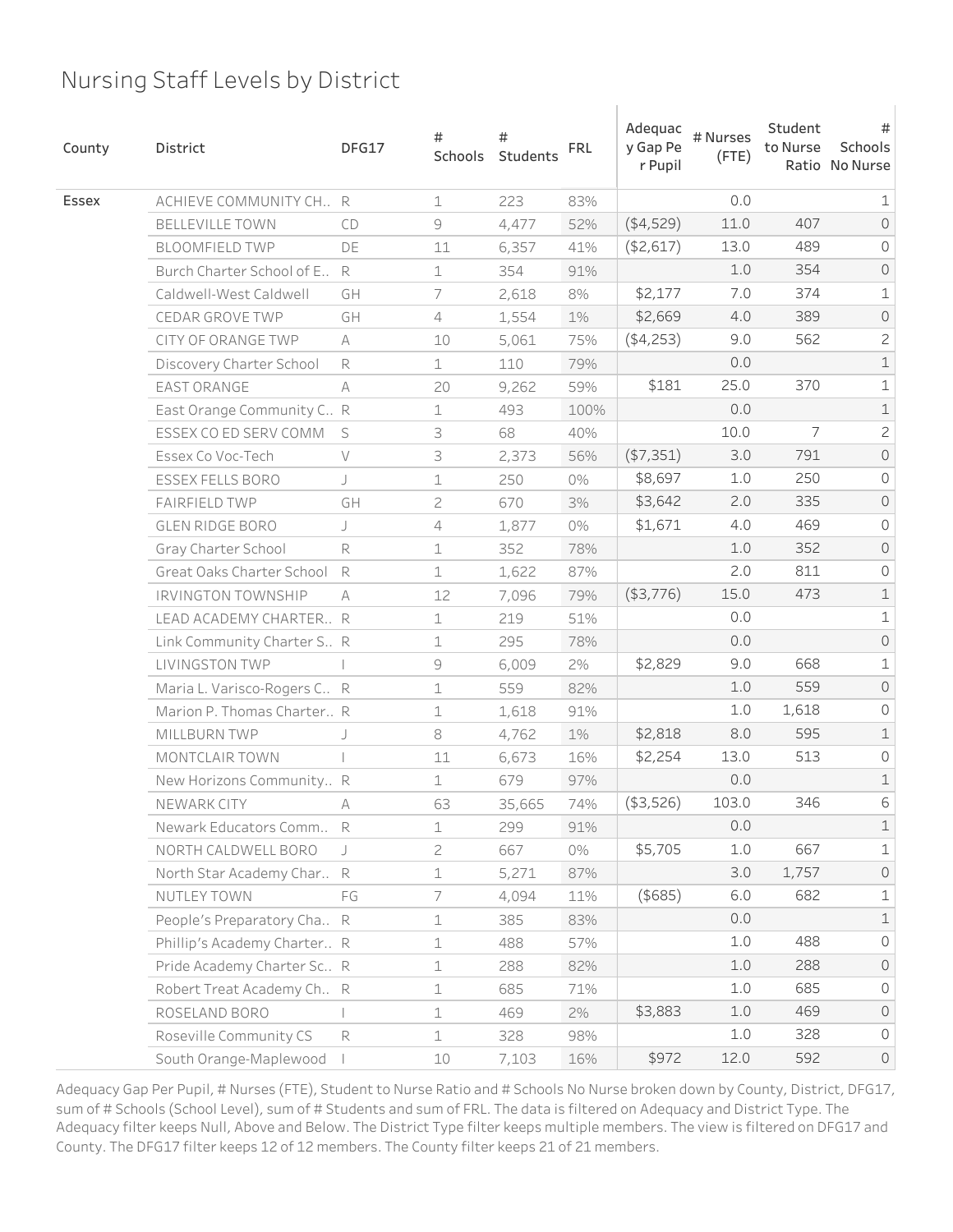| County     | District                     | DFG17                      | #<br>Schools   | #<br>Students | <b>FRL</b> | Adequac<br>y Gap Pe<br>r Pupil | # Nurses<br>$($ FTE $)$ | Student<br>to Nurse | #<br>Schools<br>Ratio No Nurse |
|------------|------------------------------|----------------------------|----------------|---------------|------------|--------------------------------|-------------------------|---------------------|--------------------------------|
| Essex      | TEAM Academy Charter S R     |                            | $\mathbf 1$    | 4,374         | 88%        |                                | 0.0                     |                     | 1                              |
|            | University Heights Cs        | R                          | 1              | 970           | 62%        |                                | 0.0                     |                     | $\mathbf 1$                    |
|            | <b>VERONA BORO</b>           |                            | 6              | 2,215         | 0%         | \$702                          | 8.0                     | 277                 | $\mathbf 1$                    |
|            | WEST ESSEX REGIONAL          |                            | 2              | 1,687         | 3%         | \$5,924                        | 2.0                     | 844                 | $\mathsf O$                    |
|            | WEST ORANGE TOWN             | FG                         | 12             | 6,594         | 42%        | \$3,291                        | 13.0                    | 507                 | 0                              |
| Gloucester | <b>CLAYTON BORO</b>          | CD                         | 3              | 1,450         | 47%        | ( \$2,303)                     | 3.0                     | 483                 | $\mathbf 1$                    |
|            | CLEARVIEW REGIONAL           | GH                         | 2              | 2,280         | 12%        | (\$727)                        | 2.0                     | 1,140               | 0                              |
|            | DELSEA REGIONAL H.S DI       | CD                         | $\mathbf{Z}$   | 1,607         | 21%        | \$3,581                        | 3.0                     | 536                 | $\mathbf 1$                    |
|            | DEPTFORD TWP                 | CD                         | $\,8\,$        | 4,168         | 40%        | ( \$1,099)                     | 7.0                     | 595                 | $\mathbf 1$                    |
|            | EAST GREENWICH TWP           | GH                         | $\mathbf{Z}$   | 1,305         | 7%         | ( \$1,319)                     | 0.0                     |                     | $\overline{c}$                 |
|            | <b>ELK TWP</b>               | DE                         | 1              | 349           | 30%        | \$2,084                        | 1.0                     | 349                 | $\mathsf O$                    |
|            | <b>FRANKLIN TWP</b>          | CD                         | 3              | 1,397         | 33%        | $($ \$552 $)$                  | 3.0                     | 466                 | $\mathsf O$                    |
|            | <b>GATEWAY REGIONAL</b>      | DE                         | 1              | 879           | 26%        | \$3,297                        | 1.0                     | 879                 | $\mathsf O$                    |
|            | <b>GLASSBORO</b>             | CD                         | 5              | 1,969         | 49%        | \$1,360                        | 5.0                     | 394                 | $\mathsf O$                    |
|            | GLOUCESTER CO SPEC SE        | S                          | 1              | 583           | 25%        |                                | 8.0                     | 73                  | 0                              |
|            | GLOUCESTER CO VOCATIO V      |                            | 1              | 1,472         | 7%         | ( \$4,155)                     | 1.0                     | 1,472               | $\mathsf O$                    |
|            | <b>GREENWICH TWP</b>         | CD                         | $\mathbf{Z}$   | 405           | 36%        | \$6,010                        | 2.0                     | 203                 | 0                              |
|            | <b>HARRISON TWP</b>          |                            | $\mathbf{Z}$   | 1,382         | 12%        | \$301                          | 2.0                     | 691                 | $\mathbbm{1}$                  |
|            | KINGSWAY REGIONAL            | GH                         | 2              | 2,723         | 11%        | ( \$3,065)                     | 3.0                     | 908                 | 0                              |
|            | <b>LOGAN TWP</b>             | FG                         | 3              | 855           | 16%        | \$1,402                        | 3.0                     | 285                 | $\mathbf 1$                    |
|            | <b>MANTUA TWP</b>            | FG                         | 3              | 1,233         | 15%        | \$1,820                        | 3.0                     | 411                 | $\mathsf O$                    |
|            | MONROE TWP                   | CD                         | 6              | 5,782         | 33%        | ( \$1,301)                     | 8.0                     | 723                 | $\mathsf O$                    |
|            | NATIONAL PARK BORO           | CD                         | 1              | 270           | 41%        | \$1,488                        | 1.0                     | 270                 | 0                              |
|            | PAULSBORO BORO               | A                          | 4              | 1,171         | 77%        | (\$2,170)                      | 3.0                     | 390                 | $\mathbf 1$                    |
|            | PITMAN BORO                  | DE                         | 5              | 1,262         | 22%        | \$3,863                        | 6.0                     | 210                 | $\mathsf O$                    |
|            | SOUTH HARRISON TWP           | GH                         | 1              | 357           | 15%        | $($ \$664 $)$                  | 1.0                     | 357                 | $\mathsf O$                    |
|            | Swedesboro-Woolwich          | GH                         | 4              | 1,633         | 17%        | $($ \$248)                     | 5.0                     | 327                 | 0                              |
|            | WASHINGTON TWP               | $\mathop{\sf FG}\nolimits$ | 11             | 7,124         | 18%        | \$2,763                        | 12.0                    | 594                 | $\circledcirc$                 |
|            | WENONAH BORO                 | GH                         | $\mathbf 1$    | 175           | 2%         | \$6,058                        | 1.0                     | 175                 | 0                              |
|            | WEST DEPTFORD TWP            | DE                         | 5              | 2,892         | 26%        | ( \$110)                       | 5.0                     | 578                 | $\circ$                        |
|            | WESTVILLE BORO               | B                          | $\perp$        | 373           | 42%        | (\$2,321)                      | 1.0                     | 373                 | $\mathsf O$                    |
|            | WOODBURY CITY                | CD                         | $\overline{4}$ | 1,523         | 65%        | $($ \$219 $)$                  | 2.0                     | 762                 | $\mathbf{Z}$                   |
|            | WOODBURY HEIGHTS BO          | DE                         | $\perp$        | 229           | 13%        | \$2,851                        | 1.0                     | 229                 | $\mathsf{O}$                   |
| Hudson     | BAYONNE CITY                 | CD                         | 13             | 9,604         | 61%        | $($ \$5,950)                   | 15.0                    | 640                 | $\mathbf{2}$                   |
|            | BelovED Community Char R     |                            | $\perp$        | 1,079         | 66%        |                                | 1.0                     | 1,079               | $\mathsf{O}$                   |
|            | Dr Lena Edwards Academi R    |                            | 1              | 393           | 86%        |                                | 1.0                     | 393                 | $\circledcirc$                 |
|            | EAST NEWARK BORO             | B                          | $\perp$        | 239           | 75%        | ( \$7,243)                     | 1.0                     | 239                 | $\mathsf{O}$                   |
|            | Elysian Charter School of  R |                            | $\perp$        | 290           | 9%         |                                | 0.0                     |                     | $\mathbf 1$                    |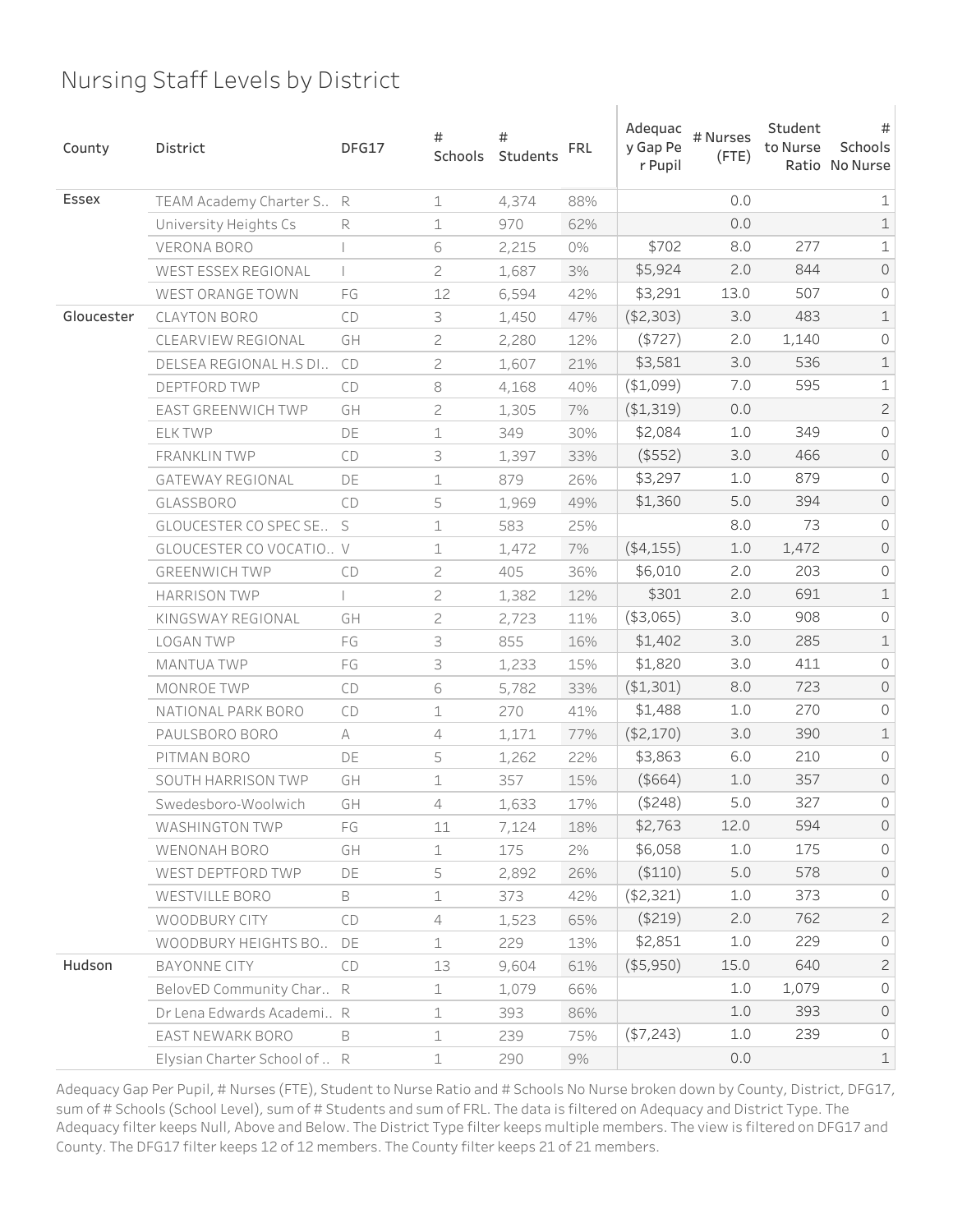| County    | District                      | DFG17 | #<br>Schools | #<br>Students | <b>FRL</b> | Adequac<br>y Gap Pe<br>r Pupil | # Nurses<br>$($ FTE $)$ | Student<br>to Nurse | #<br>Schools<br>Ratio No Nurse |
|-----------|-------------------------------|-------|--------------|---------------|------------|--------------------------------|-------------------------|---------------------|--------------------------------|
| Hudson    | EMPOWERMENT ACADEMY R         |       | $\mathbf 1$  | 574           | 57%        |                                | 1.0                     | 574                 | $\circ$                        |
|           | <b>GUTTENBERG TOWN</b>        | B     | $\mathbf 1$  | 941           | 81%        | (\$7,421)                      | $1.0$                   | 941                 | $\mathsf{O}$                   |
|           | <b>HARRISON TOWN</b>          | CD    | 4            | 2,057         | 80%        | ( \$4, 718)                    | 6.0                     | 343                 | $\mathbf 1$                    |
|           | Hoboken Charter School        | R     | $\mathbf 1$  | 299           | 26%        |                                | $1.0$                   | 299                 | $\mathsf O$                    |
|           | <b>HOBOKEN CITY</b>           |       | 6            | 1,964         | 48%        | \$2,577                        | 5.0                     | 393                 | $\mathbf 1$                    |
|           | HOLA Hoboken Dual Lang  R     |       | $\mathbf 1$  | 399           | 11%        |                                | $1.0$                   | 399                 | $\mathsf O$                    |
|           | HUDSON ARTS AND SCIEN R       |       | 1            | 700           | 61%        |                                | 0.0                     |                     | $\mathbf 1$                    |
|           | HUDSON COUNTY VOCATI V        |       | 6            | 2,666         | 47%        | ( \$4,492)                     | 4.0                     | 667                 | 3                              |
|           | <b>JERSEY CITY</b>            | CD    | 39           | 26,785        | 73%        | ( \$3,381)                     | 55.0                    | 487                 | 3                              |
|           | Jersey City Community Ch R    |       | 1            | 582           | 76%        |                                | 2.0                     | 291                 | $\mathsf O$                    |
|           | Jersey City Global CS         | R     | $\mathbf 1$  | 437           | 0%         |                                | 0.0                     |                     | $\mathbf 1$                    |
|           | Jersey City Golden Door C. R  |       | 1            | 587           | 52%        |                                | $1.0$                   | 587                 | $\mathsf O$                    |
|           | <b>KEARNY TOWN</b>            | B     | 7            | 5,360         | 55%        | $($ \$3,854)                   | 7.0                     | 766                 | $\mathbf 1$                    |
|           | Learning Community Char R     |       | 1            | 624           | 28%        |                                | 1.0                     | 624                 | $\mathsf O$                    |
|           | METS Charter School           | R     | $\mathbf 1$  | 18            | 50%        |                                | 0.0                     |                     | $\mathbf 1$                    |
|           | NORTH BERGEN TWP              | B     | 7            | 7,497         | 62%        | ( \$4,660)                     | 10.0                    | 750                 | $\mathbbm{1}$                  |
|           | SECAUCUS TOWN                 | FG    | 4            | 2,267         | 29%        | \$80                           | 5.0                     | 453                 | 0                              |
|           | Soaring Heights Charter S., R |       | 1            | 264           | 47%        |                                | 1.0                     | 264                 | $\mathsf O$                    |
|           | The Ethical Community Ch R    |       | $\mathbf 1$  | 387           | 44%        |                                | 1.0                     | 387                 | 0                              |
|           | UNION CITY                    | A     | 14           | 12,231        | 89%        | (\$5,605)                      | 18.0                    | 680                 | $\mathsf O$                    |
|           | University Academy Cs         | R     | $\mathbf 1$  | 436           | 76%        |                                | 1.0                     | 436                 | 0                              |
|           | <b>WEEHAWKEN TWP</b>          | FG    | 3            | 1,407         | 32%        | \$205                          | 3.0                     | 469                 | $\mathsf{O}$                   |
|           | WEST NEW YORK TOWN            | B     | 9            | 7,796         | 85%        | (\$6,350)                      | 11.0                    | 709                 | 0                              |
| Hunterdon | ALEXANDRIA TWP                |       | 2            | 482           | $5\%$      | \$7,220                        | $1.0$                   | 482                 | $\mathbbm{1}$                  |
|           | <b>BETHLEHEM TWP</b>          |       | $\mathbf{2}$ | 354           | 5%         | \$9,810                        | 2.0                     | 177                 | 0                              |
|           | BLOOMSBURY BORO               | DE    | 1            | 95            | 28%        | \$5,936                        | $1.0$                   | 95                  | $\mathsf{O}$                   |
|           | CALIFON BORO                  | GH    | 1            | 74            | 3%         | \$20,949                       | 1.0                     | 74                  | 0                              |
|           | <b>CLINTON TOWN</b>           | FG    | $\mathbf 1$  | 430           | 11%        | \$6,602                        | 1.0                     | 430                 | $\mathsf{O}$                   |
|           | <b>CLINTON TWP</b>            |       | 4            | 1,213         | 5%         | \$6,759                        | 6.0                     | 202                 | $\circ$                        |
|           | DELAWARE TWP                  | GH    | $\mathbf 1$  | 373           | 10%        | \$9,861                        | $1.0$                   | 373                 | $\circ$                        |
|           | DELAWARE VALLEY REGI          | GH    | $\mathbf 1$  | 676           | 7%         | \$10,777                       | 1.0                     | 676                 | $\circ$                        |
|           | EAST AMWELL TWP               | GH    | $\mathbf 1$  | 359           | 18%        | \$9,414                        | $1.0$                   | 359                 | $\circ$                        |
|           | Flemington-Raritan Reg        | GH    | 6            | 3,061         | 18%        | \$3,932                        | 9.0                     | 340                 | $\mathsf{O}\xspace$            |
|           | FRANKLIN TWP                  |       | $\mathbf 1$  | 278           | 5%         | \$7,291                        | 1.0                     | 278                 | $\circ$                        |
|           | FRENCHTOWN BORO               | FG    | $\mathbf 1$  | 127           | 9%         | \$8,640                        | 1.0                     | 127                 | $\mathsf{O}\xspace$            |
|           | HAMPTON BORO                  | DE    | $\mathbf 1$  | 97            | 28%        | \$6,190                        | 1.0                     | 97                  | $\circlearrowright$            |
|           | HIGH BRIDGE BORO              | FG    | $\mathbf{2}$ | 372           | 12%        | \$5,994                        | 2.0                     | 186                 | $\mathbf 1$                    |
|           | <b>HOLLAND TWP</b>            | GH    | $\mathbf 1$  | 531           | 9%         | \$6,011                        | 1.0                     | 531                 | $\circlearrowright$            |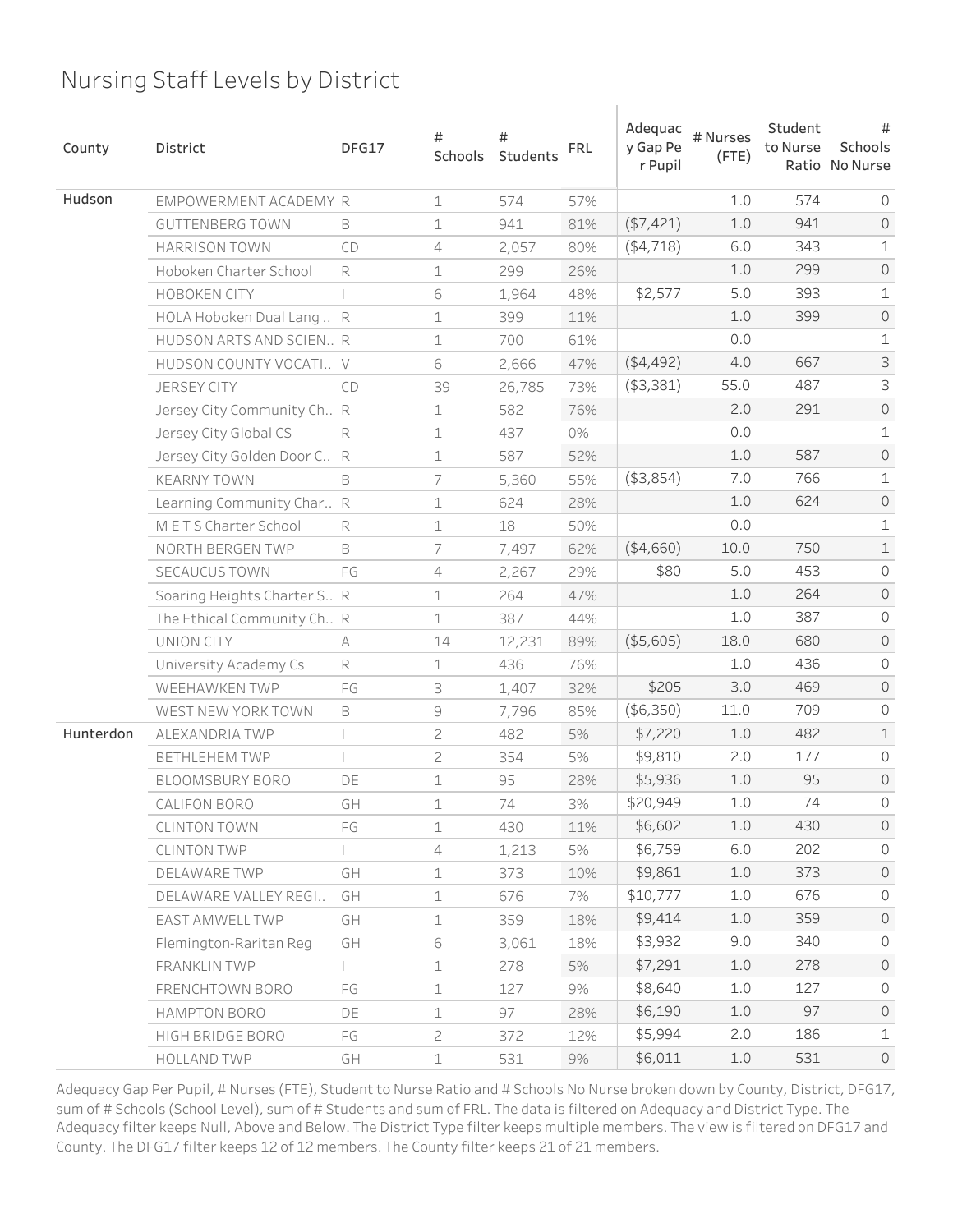| County    | District                      | DFG17 | #<br>Schools   | #<br>Students | <b>FRL</b> | Adequac<br>y Gap Pe<br>r Pupil | # Nurses<br>$($ FTE $)$ | Student<br>to Nurse | #<br>Schools<br>Ratio No Nurse |
|-----------|-------------------------------|-------|----------------|---------------|------------|--------------------------------|-------------------------|---------------------|--------------------------------|
| Hunterdon | HUNTERDON CENTRAL REG GH      |       | $\mathbf 1$    | 2,769         | 10%        | \$3,655                        | 3.0                     | 923                 | $\circ$                        |
|           | HUNTERDON CO VOCATIO V        |       | 3              | 412           | 4%         | $($ \$3,071)                   | 0.0                     |                     | 3                              |
|           | KINGWOOD TWP                  | GH    | $\mathbf 1$    | 326           | 9%         | \$6,949                        | 1.0                     | 326                 | $\mathsf O$                    |
|           | LEBANON BORO                  | FG    | $\mathbf 1$    | 40            | 0%         | \$8,092                        | 0.0                     |                     | $\mathbf 1$                    |
|           | <b>LEBANON TWP</b>            | GH    | $\overline{c}$ | 630           | 7%         | \$7,146                        | 2.0                     | 315                 | 0                              |
|           | MILFORD BORO                  | FG    | $\mathbf 1$    | 86            | 19%        | \$21,922                       | 0.0                     |                     | $\mathbf 1$                    |
|           | N HUNT/VOORHEES REGI          | GH    | 2              | 2,480         | 3%         | \$4,640                        | 4.0                     | 620                 | $\mathsf O$                    |
|           | READINGTON TWP                |       | $\overline{4}$ | 1,482         | $8\%$      | \$5,866                        | 4.0                     | 371                 | $\mathsf O$                    |
|           | SOUTH HUNTERDON REGI GH       |       | 3              | 896           | 22%        | \$5,453                        | 3.0                     | 299                 | 0                              |
|           | TEWKSBURY TWP                 |       | 2              | 535           | 3%         | \$10,836                       | 2.0                     | 268                 | $\mathsf{O}$                   |
|           | UNION TWP                     | GH    | $\overline{c}$ | 432           | 3%         | \$5,243                        | 2.0                     | 216                 | 0                              |
| Mercer    | Achievers Early College Pr R  |       | 1              | 72            | 92%        |                                | 1.0                     | 72                  | $\mathbf 1$                    |
|           | EAST WINDSOR REGIONAL DE      |       | 6              | 5,123         | 39%        | $($ \$545)                     | 8.0                     | 640                 | 0                              |
|           | <b>EWING TWP</b>              | DE    | 5              | 3,429         | 46%        | \$1,214                        | 4.0                     | 857                 | $\mathbf 1$                    |
|           | <b>Foundation Academy Cs</b>  | R     | $\mathbf 1$    | 1,050         | 81%        |                                | 2.0                     | 525                 | $\circ$                        |
|           | <b>HAMILTON TWP</b>           | DE    | 23             | 11,441        | 39%        | (\$1,395)                      | 27.0                    | 424                 | $\mathsf O$                    |
|           | HOPEWELL VALLEY REGIO I       |       | 6              | 3,485         | 4%         | \$6,528                        | 6.0                     | 581                 | 0                              |
|           | International Charter Sch R   |       | 1              | 89            | 91%        |                                | 1.0                     | 89                  | $\mathsf O$                    |
|           | LAWRENCE TWP                  | FG    | 7              | 3,748         | 26%        | \$2,227                        | 9.0                     | 416                 | 0                              |
|           | MARIE H. KATZENBACH S S       |       | 2              | 78            | 18%        |                                | 0.0                     |                     | $\overline{c}$                 |
|           | MERCER CO SPECIAL SER         | S     | $\overline{4}$ | 559           | 46%        |                                | 6.0                     | 93                  | $\mathbf 1$                    |
|           | MERCER COUNTY VOCATI V        |       | 5              | 600           | 38%        | \$1,823                        | 2.0                     | 300                 | $\mathsf 3$                    |
|           | PACE Charter School of H      | R     | 1              | 341           | 80%        |                                | 1.0                     | 341                 | 0                              |
|           | Paul Robeson Charter Sch R    |       | $\mathbf 1$    | 378           | 96%        |                                | 0.0                     |                     | $\mathbf 1$                    |
|           | PRINCETON                     |       | 6              | 3,764         | 13%        | \$5,038                        | 7.0                     | 538                 | $\mathsf O$                    |
|           | Princeton Charter School      | R     | 1              | 423           | 3%         |                                | 0.0                     |                     | $\mathbf 1$                    |
|           | ROBBINSVILLE TWP              |       | 3              | 3,136         | 4%         | ( \$1,608)                     | 6.0                     | 523                 | 0                              |
|           | TRENTON CITY                  | A     | 20             | 11,923        | 81%        | ( \$3, 945)                    | 25.0                    | 477                 | $\ensuremath{\mathbbm{1}}$     |
|           | Trenton Stem-to-Civics Ch., R |       | $\mathbf 1$    | 589           | 41%        |                                | 0.0                     |                     | $\mathbf 1$                    |
|           | Village Charter School        | R     | $\mathbf 1$    | 361           | 69%        |                                | 1.0                     | 361                 | $\mathsf{O}$                   |
|           | W Windsor-Plainsboro Reg      |       | 10             | 9,545         | 5%         | \$2,574                        | 15.0                    | 636                 | 0                              |
| Middlesex | CARTERET BORO                 | CD    | 5              | 3,770         | 72%        | (4,758)                        | 5.0                     | 754                 | $\mathsf{O}$                   |
|           | Central Jersey College Pre R  |       | $\mathbf 1$    | 820           | 23%        |                                | 1.0                     | 820                 | $\circledcirc$                 |
|           | CRANBURY TWP                  |       | $\mathbf 1$    | 476           | 6%         | \$8,688                        | 1.0                     | 476                 | $\circ$                        |
|           | DUNELLEN BORO                 | DE    | 3              | 1,254         | 48%        | (\$2,304)                      | 2.0                     | 627                 | $\mathbf 1$                    |
|           | EAST BRUNSWICK TWP            | GH    | 11             | 8,202         | 18%        | \$2,102                        | 14.0                    | 586                 | $\circledcirc$                 |
|           | EDISON TWP                    | GH    | 19             | 16,310        | 10%        | ( \$1,151)                     | 17.0                    | 959                 | $\mathsf 3$                    |
|           | Greater Brunswick Charte R    |       | $\perp$        | 392           | 84%        |                                | $1.0$                   | 392                 | $\mathsf O$                    |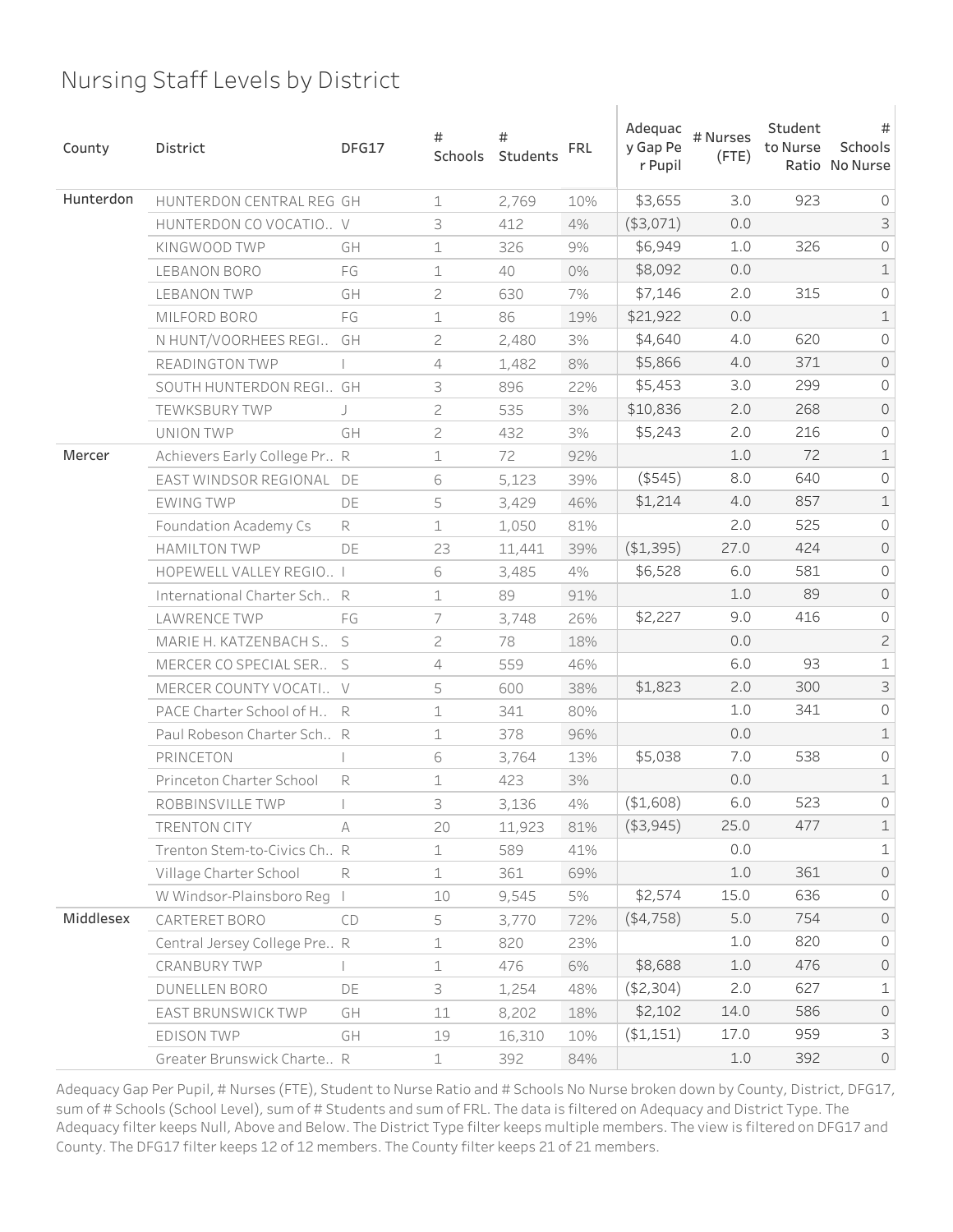| County    | District                       | DFG17 | #<br>Schools   | #<br>Students | <b>FRL</b> | Adequac<br>y Gap Pe<br>r Pupil | # Nurses<br>$($ FTE $)$ | Student<br>to Nurse | #<br>Schools<br>Ratio No Nurse |
|-----------|--------------------------------|-------|----------------|---------------|------------|--------------------------------|-------------------------|---------------------|--------------------------------|
| Middlesex | Hatikvah International CS      | R     | $\mathbf 1$    | 492           | 5%         |                                | 1.0                     | 492                 | $\circ$                        |
|           | HIGHLAND PARK BORO             | GH    | 4              | 1,601         | 35%        | \$2,040                        | 4.0                     | 400                 | $\mathsf{O}$                   |
|           | <b>JAMESBURG BORO</b>          | DE    | $\overline{c}$ | 693           | 62%        | ( \$2,970)                     | 2.0                     | 347                 | 0                              |
|           | METUCHEN BORO                  |       | 4              | 2,274         | 6%         | \$1,515                        | 4.0                     | 569                 | $\mathsf O$                    |
|           | MIDDLESEX BORO                 | DE    | 5              | 2,086         | 31%        | $($ \$92)                      | 5.0                     | 417                 | 0                              |
|           | MIDDLESEX CO VOCATION V        |       | 6              | 2,105         | 44%        | ( \$2,763)                     | 5.0                     | 421                 | $\mathbf 1$                    |
|           | Middlesex County STEM C R      |       | $\mathbf 1$    | 89            | 66%        |                                | 0.0                     |                     | $\mathbf 1$                    |
|           | MIDDLESEX REGIONAL ED S        |       | 7              | 688           | 16%        |                                | 7.0                     | 98                  | $\mathsf 3$                    |
|           | MILLTOWN BORO                  | DE    | $\overline{c}$ | 747           | 11%        | \$1,586                        | 2.0                     | 374                 | $\mathsf O$                    |
|           | MONROE TWP                     | FG    | $\,8\,$        | 6,777         | 7%         | \$468                          | 12.0                    | 565                 | $\mathsf O$                    |
|           | NEW BRUNSWICK CITY             | A     | 11             | 9,237         | 48%        | ( \$4,740)                     | 17.0                    | 543                 | 0                              |
|           | NORTH BRUNSWICK TWP            | FG    | 6              | 5,940         | 44%        | ( \$1,849)                     | 8.0                     | 743                 | $\mathsf O$                    |
|           | OLD BRIDGE TWP                 | FG    | 15             | 8,444         | 24%        | \$313                          | 13.0                    | 650                 | 4                              |
|           | PERTH AMBOY CITY               | А     | 11             | 10,712        | 88%        | ( \$2,472)                     | 26.0                    | 412                 | $\mathsf O$                    |
|           | PISCATAWAY TWP                 | FG    | 10             | 7,119         | 34%        | ( \$2,024)                     | 5.0                     | 1,424               | 5                              |
|           | SAYREVILLE BORO                | DE    | 7              | 6,177         | 100%       | ( \$3,594)                     | 8.0                     | 772                 | $\mathsf O$                    |
|           | SOUTH AMBOY CITY               | CD    | $\overline{c}$ | 1,077         | 40%        | ( \$1,921)                     | 2.0                     | 539                 | 0                              |
|           | SOUTH BRUNSWICK TWP            |       | 10             | 8,540         | 12%        | (\$605)                        | 11.0                    | 776                 | $\overline{c}$                 |
|           | SOUTH PLAINFIELD BORO          | DE    | 7              | 3,356         | 22%        | \$1,100                        | 7.0                     | 479                 | 0                              |
|           | SOUTH RIVER BORO               | B     | 4              | 2,208         | 45%        | ( \$4,549)                     | 1.0                     | 2,208               | $\mathsf 3$                    |
|           | <b>SPOTSWOOD</b>               | DE    | 4              | 1,678         | 14%        | ( \$249)                       | 4.0                     | 420                 | $\mathsf O$                    |
|           | WOODBRIDGE TWP                 | DE    | 26             | 13,737        | 35%        | ( \$1,380)                     | 24.0                    | 572                 | $\mathsf S$                    |
| Monmouth  | Academy Charter High Sc        | R     | 1              | 188           | 86%        |                                | 1.0                     | 188                 | 0                              |
|           | Academy for Urban Leade R      |       | $\perp$        | 552           | 78%        |                                | 2.0                     | 276                 | $\mathsf O$                    |
|           | <b>ASBURY PARK CITY</b>        | A     | 5              | 1,896         | 57%        | \$6,389                        | 6.0                     | 316                 | 0                              |
|           | ATLANTIC HIGHLANDS BO FG       |       | 1              | 311           | 8%         | \$3,407                        | 1.0                     | 311                 | $\mathsf{O}$                   |
|           | AVON BORO                      | GH    | 1              | 139           | 13%        | \$6,542                        | 1.0                     | 139                 | 0                              |
|           | BAYSHORE JOINTURE CO           | S     | $\mathbf 1$    | 52            | 10%        |                                | 0.0                     |                     | $\mathbbm{1}$                  |
|           | BELMAR BORO                    | DE    | $\mathbf 1$    | 466           | 59%        | $($ \$671)                     | 1.0                     | 466                 | $\circ$                        |
|           | BRADLEY BEACH BORO             | DE    | $\perp$        | 253           | 72%        | ( \$199)                       | 1.0                     | 253                 | $\circ$                        |
|           | BRIELLE BORO                   |       | $\mathbf 1$    | 525           | 5%         | \$3,370                        | 1.0                     | 525                 | $\circ$                        |
|           | <b>COLLEGE ACHIEVE ASBUR R</b> |       | $\perp$        | 231           | 51%        |                                | 0.0                     |                     | $\mathbf 1$                    |
|           | <b>COLTS NECK TWP</b>          |       | 3              | 971           | 2%         | \$10,780                       | 3.0                     | 324                 | $\mathsf{O}\xspace$            |
|           | DEAL BORO                      | DE    | $\mathbf 1$    | 169           | 12%        | \$8,960                        | 0.0                     |                     | $\mathbf 1$                    |
|           | EATONTOWN BORO                 | DE    | 4              | 943           | 45%        | \$2,138                        | 4.0                     | 236                 | $\mathsf{O}\xspace$            |
|           | FAIR HAVEN BORO                | J     | $\overline{c}$ | 965           | 0%         | \$1,635                        | 2.0                     | 483                 | $\circ$                        |
|           | FARMINGDALE BORO               | CD    | $\mathbf 1$    | 155           | 22%        | \$2,291                        | 1.0                     | 155                 | $\circ$                        |
|           | FREEHOLD BORO                  | B     | 3              | 1,666         | 81%        | (\$5,746)                      | 3.0                     | 555                 | $\mathsf{O}$                   |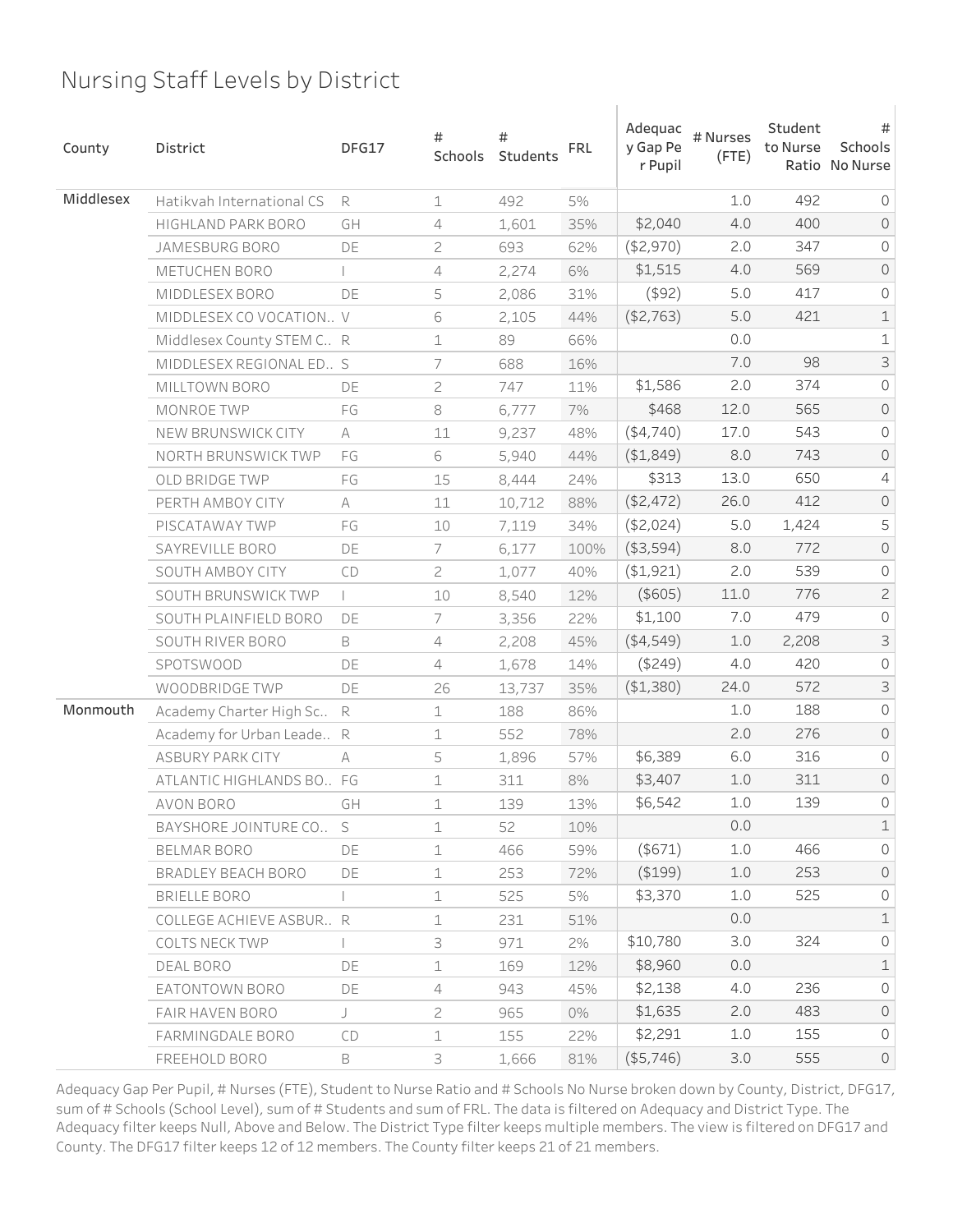| County   | District                  | DFG17        | #<br>Schools   | #<br>Students | <b>FRL</b> | Adequac<br>y Gap Pe<br>r Pupil | # Nurses<br>$($ FTE $)$ | Student<br>to Nurse | #<br>Schools<br>Ratio No Nurse |
|----------|---------------------------|--------------|----------------|---------------|------------|--------------------------------|-------------------------|---------------------|--------------------------------|
| Monmouth | FREEHOLD REGIONAL         | GH           | 6              | 10,533        | 10%        | \$842                          | 10.0                    | 1,053               | $\circ$                        |
|          | FREEHOLD TWP              | GH           | 8              | 3,728         | 12%        | \$4,850                        | 8.0                     | 466                 | $\mathsf{O}$                   |
|          | <b>HAZLET TWP</b>         | DE           | 8              | 2,819         | 19%        | \$3,397                        | 8.0                     | 352                 | 0                              |
|          | HENRY HUDSON REGIONAL DE  |              | $\mathbf 1$    | 320           | 25%        | \$7,886                        | $1.0$                   | 320                 | $\mathsf O$                    |
|          | <b>HIGHLANDS BORO</b>     | DE           | 1              | 189           | 49%        | \$6,451                        | 1.0                     | 189                 | 0                              |
|          | <b>HOLMDEL TWP</b>        |              | 4              | 2,990         | 1%         | \$4,215                        | 4.0                     | 748                 | $\mathsf{O}$                   |
|          | Hope Academy Charter Sc R |              | $\mathbf 1$    | 236           | 89%        |                                | 1.0                     | 236                 | 0                              |
|          | <b>HOWELL TWP</b>         | FG           | 12             | 5,596         | 17%        | \$3,986                        | 12.0                    | 466                 | $\mathsf O$                    |
|          | <b>KEANSBURG BORO</b>     | A            | $\sqrt{4}$     | 1,582         | 50%        | \$3,647                        | 6.0                     | 264                 | $\mathbf 1$                    |
|          | <b>KEYPORT BORO</b>       | CD           | $\sqrt{2}$     | 1,041         | 48%        | $($ \$469)                     | 2.0                     | 521                 | $\mathbf 1$                    |
|          | LITTLE SILVER BORO        |              | $\mathbf{Z}$   | 834           | 1%         | \$2,419                        | 2.0                     | 417                 | 0                              |
|          | LONG BRANCH CITY          | B            | $\rm 8$        | 5,710         | 84%        | ( \$3,640)                     | 11.0                    | 519                 | $\mathsf O$                    |
|          | Manalapan-Englishtown     | GH           | 8              | 4,971         | 8%         | \$1,637                        | 10.0                    | 497                 | 0                              |
|          | MANASQUAN BORO            | GH           | $\sqrt{2}$     | 1,492         | 13%        | \$3,262                        | 2.0                     | 746                 | $\mathbf 1$                    |
|          | MARLBORO TWP              |              | $\,8\,$        | 4,761         | 5%         | \$3,114                        | 8.0                     | 595                 | $\mathbf 1$                    |
|          | Matawan-Aberdeen Regio FG |              | $\overline{7}$ | 3,744         | 28%        | \$1,535                        | $6.0$                   | 624                 | $\overline{c}$                 |
|          | MIDDLETOWN TWP            | GH           | 17             | 9,491         | 12%        | \$1,390                        | 18.0                    | 527                 | 0                              |
|          | <b>MILLSTONE TWP</b>      |              | 3              | 1,107         | 4%         | \$5,297                        | 3.0                     | 369                 | $\mathsf O$                    |
|          | MONMOUTH BEACH BORO       | $\mathbf{I}$ | 1              | 234           | 0%         | \$8,219                        | 1.0                     | 234                 | 0                              |
|          | MONMOUTH CO VOCATIO V     |              | $\mathcal G$   | 2,147         | 13%        | (\$2,077)                      | 8.0                     | 268                 | $\overline{c}$                 |
|          | MONMOUTH REGIONAL         | FG           | $\mathbf 1$    | 948           | 28%        | \$6,632                        | 2.0                     | 474                 | $\mathsf O$                    |
|          | MONMOUTH-OCEAN EDU        | S            | $\mathbf 1$    | 17            | 35%        |                                | 0.0                     |                     | $\mathbf 1$                    |
|          | NEPTUNE CITY              | CD           | 1              | 263           | 56%        | \$886                          | 1.0                     | 263                 | 0                              |
|          | NEPTUNE TWP               | DE           | $\rm 8$        | 3,952         | 50%        | \$923                          | 10.0                    | 395                 | $\mathsf{O}$                   |
|          | <b>OCEAN TWP</b>          | FG           | 5              | 3,386         | 28%        | \$4,116                        | 5.0                     | 677                 | 0                              |
|          | OCEANPORT BORO            | GH           | 2              | 595           | 8%         | \$4,831                        | 2.0                     | 298                 | $\mathsf{O}$                   |
|          | RED BANK BORO             | CD           | 2              | 1,292         | 87%        | ( \$4,047)                     | 3.0                     | 431                 | 0                              |
|          | Red Bank Charter School   | R            | $\mathbf 1$    | 199           | 45%        |                                | 1.0                     | 199                 | $\circ$                        |
|          | RED BANK REGIONAL         | FG           | $\mathbf 1$    | 1,184         | 28%        | \$4,859                        | 1.0                     | 1,184               | $\circ$                        |
|          | ROOSEVELT BORO            | GH           | $\mathbf 1$    | 81            | 0%         | \$8,575                        | $1.0$                   | 81                  | $\circ$                        |
|          | RUMSON BORO               |              | $\mathbf{2}$   | 993           | 0%         | \$2,738                        | 2.0                     | 497                 | $\circ$                        |
|          | Rumson-Fair Haven Reg     | J            | $\mathbf 1$    | 978           | 0%         | \$3,546                        | 1.0                     | 978                 | $\circ$                        |
|          | SEA GIRT BORO             |              | $\mathbf 1$    | 125           | 0%         | \$18,297                       | 1.0                     | 125                 | $\circ$                        |
|          | SHORE REGIONAL            | GH           | $\mathbf 1$    | 643           | 7%         | \$8,951                        | 1.0                     | 643                 | $\circ$                        |
|          | SHREWSBURY BORO           |              | $\mathbf 1$    | 479           | 2%         | \$3,600                        | 1.0                     | 479                 | $\mathsf{O}\xspace$            |
|          | SPRING LAKE BORO          | GH           | $\mathbf 1$    | 176           | 0%         | \$16,985                       | 0.0                     |                     | $\mathbf 1$                    |
|          | SPRING LAKE HEIGHTS BO GH |              | $\mathbf 1$    | 327           | 7%         | \$5,397                        | 1.0                     | 327                 | $\circ$                        |
|          | TINTON FALLS              | FG           | 3              | 1,444         | 20%        | \$1,508                        | 4.0                     | 361                 | $\mathsf{O}$                   |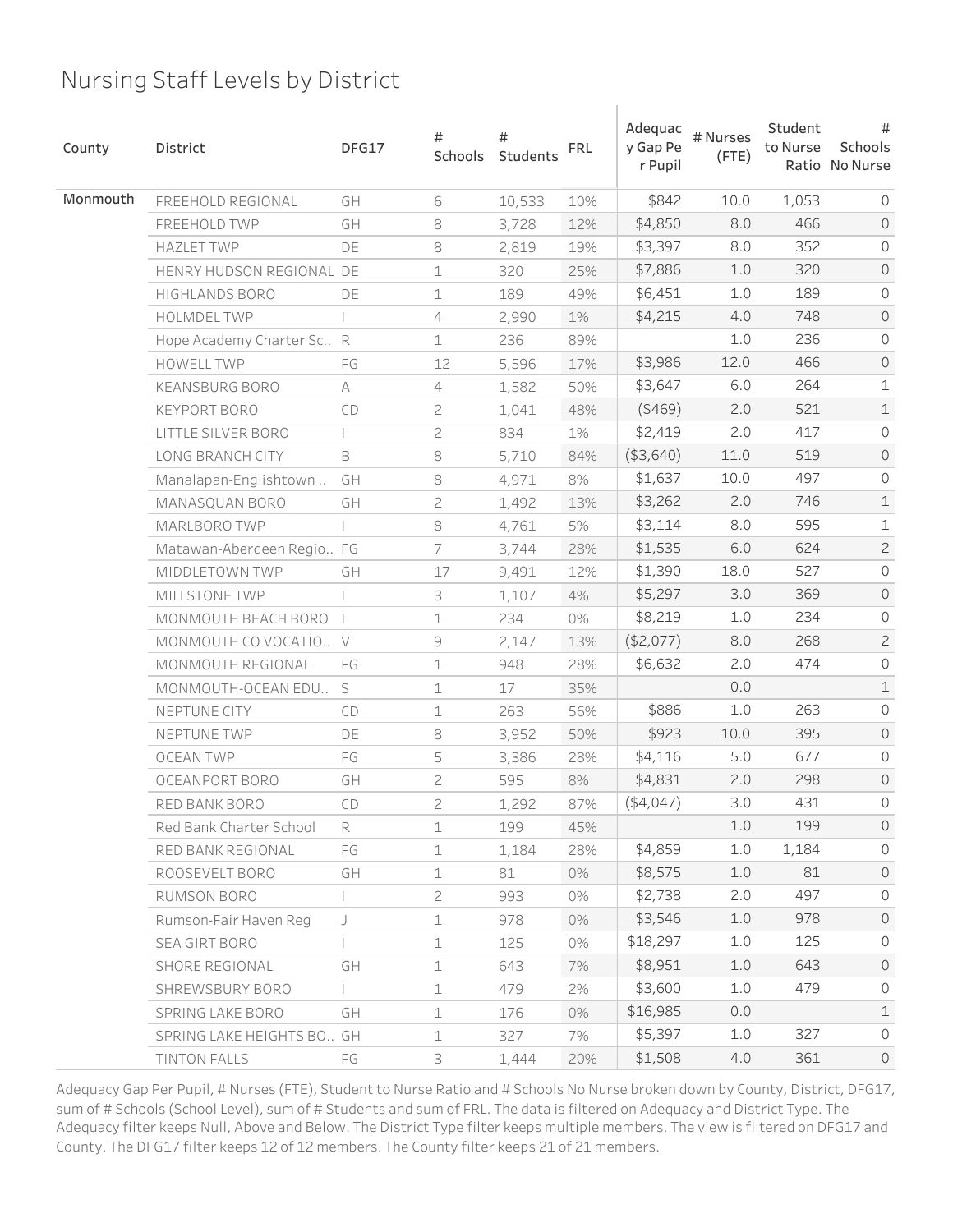| County   | District                  | DFG17          | #<br>Schools   | #<br>Students | <b>FRL</b> | Adequac<br>y Gap Pe<br>r Pupil | # Nurses<br>$($ FTE $)$ | Student<br>to Nurse | #<br>Schools<br>Ratio No Nurse |
|----------|---------------------------|----------------|----------------|---------------|------------|--------------------------------|-------------------------|---------------------|--------------------------------|
| Monmouth | UNION BEACH               | CD             | $\mathbf 1$    | 645           | 32%        | \$2,351                        | 1.0                     | 645                 | 0                              |
|          | UPPER FREEHOLD REGIO      |                | 3              | 2,216         | 8%         | \$2,149                        | 2.0                     | 1,108               | $\mathbf 1$                    |
|          | <b>WALL TWP</b>           | GH             | 7              | 3,395         | 12%        | \$5,126                        | 7.0                     | 485                 | $\mathbf 1$                    |
|          | WEST LONG BRANCH BORO FG  |                | 2              | 566           | 13%        | \$4,282                        | 2.0                     | 283                 | $\mathbf 1$                    |
| Morris   | <b>BOONTON TOWN</b>       | FG             | 3              | 1,388         | 31%        | \$2,238                        | 3.0                     | 463                 | 0                              |
|          | <b>BOONTON TWP</b>        |                | 1              | 410           | 1%         | \$4,954                        | 1.0                     | 410                 | $\mathsf{O}$                   |
|          | <b>BUTLER BORO</b>        | FG             | 3              | 1,164         | 23%        | \$3,376                        | 2.0                     | 582                 | $\mathbf 1$                    |
|          | <b>CHESTER TWP</b>        |                | 3              | 1,086         | 6%         | \$6,169                        | 3.0                     | 362                 | $\mathsf O$                    |
|          | <b>DENVILLE TWP</b>       |                | 3              | 1,618         | 4%         | \$5,074                        | 3.0                     | 539                 | 0                              |
|          | DOVER TOWN                | B              | 5              | 3,171         | 76%        | (\$7,967)                      | 4.0                     | 793                 | $\mathbf 1$                    |
|          | EAST HANOVER TWP          | GH             | 3              | 900           | 1%         | \$7,920                        | 3.0                     | 300                 | 0                              |
|          | EDUC SERV COMM MORRI S    |                | 2              | 53            | 8%         |                                | 0.0                     |                     | $\overline{c}$                 |
|          | FLORHAM PARK BORO         |                | 3              | 990           | 0%         | \$4,957                        | 3.0                     | 330                 | 0                              |
|          | HANOVER PARK REGIONAL GH  |                | 2              | 1,454         | 3%         | \$5,572                        | 2.0                     | 727                 | $\mathsf O$                    |
|          | <b>HANOVER TWP</b>        | GH             | 4              | 1,371         | 1%         | \$4,390                        | 5.0                     | 274                 | 0                              |
|          | <b>HARDING TOWNSHIP</b>   | J              | 1              | 277           | $1\%$      | \$11,640                       | 1.0                     | 277                 | $\mathsf O$                    |
|          | <b>JEFFERSON TWP</b>      | FG             | 7              | 2,876         | 10%        | \$4,140                        | 7.0                     | 411                 | 0                              |
|          | KINNELON BORO             |                | 4              | 1,805         | 3%         | \$5,242                        | 0.0                     |                     | $\sqrt{4}$                     |
|          | LINCOLN PARK BORO         | FG             | 2              | 909           | 17%        | \$860                          | 2.0                     | 455                 | 0                              |
|          | LONG HILL TWP             |                | 3              | 851           | 4%         | \$4,067                        | 3.0                     | 284                 | $\mathsf O$                    |
|          | <b>MADISON BORO</b>       |                | 5              | 2,619         | 7%         | \$1,774                        | 5.0                     | 524                 | 0                              |
|          | <b>MENDHAM BORO</b>       | J              | 2              | 512           | 2%         | \$7,272                        | 2.0                     | 256                 | $\mathsf{O}$                   |
|          | <b>MENDHAM TWP</b>        | $\overline{1}$ | 2              | 690           | 0%         | \$9,390                        | 2.0                     | 345                 | 0                              |
|          | MINE HILL TWP             | DE             | 1              | 344           | 28%        | \$4,115                        | 1.0                     | 344                 | $\mathsf{O}$                   |
|          | MONTVILLE TWP             |                | 7              | 3,594         | 3%         | \$4,817                        | 9.0                     | 399                 | 0                              |
|          | MORRIS COUNTY VOCATI      | $\vee$         | 5              | 1,231         | 6%         | ( \$2,532)                     | 2.0                     | 616                 | 4                              |
|          | MORRIS HILLS REGIONAL     | GH             | 2              | 2,697         | 17%        | \$6,249                        | 4.0                     | 6/4                 | U                              |
|          | MORRIS PLAINS BORO        |                | $\overline{c}$ | 569           | 8%         | \$5,219                        | 2.0                     | 285                 | $\circledcirc$                 |
|          | MORRIS SCHOOL DISTRICT    | GH             | 10             | 5,113         | 34%        | \$2,205                        | 13.0                    | 393                 | 0                              |
|          | MOUNT ARLINGTON BORO      | GH             | $\overline{c}$ | 360           | 17%        | \$4,344                        | 2.0                     | 180                 | $\circ$                        |
|          | MOUNT OLIVE TWP           | FG             | 6              | 4,618         | 13%        | \$2,508                        | 7.0                     | 660                 | 0                              |
|          | MOUNTAIN LAKES BORO       | J              | 4              | 1,487         | 2%         | \$4,870                        | 4.0                     | 372                 | $\circ$                        |
|          | NETCONG BORO              | CD             | $\mathbf 1$    | 285           | 38%        | \$569                          | 1.0                     | 285                 | 0                              |
|          | Parsippany-Troy Hills Twp | FG             | 14             | 7,146         | 14%        | \$4,014                        | 13.0                    | 550                 | $\mathbf 1$                    |
|          | PEQUANNOCK TWP            | FG             | 5              | 2,086         | 4%         | \$2,859                        | 5.0                     | 417                 | $\mathsf{O}$                   |
|          | RANDOLPH TWP              |                | 6              | 4,614         | 8%         | \$2,978                        | 7.0                     | 659                 | $\circ$                        |
|          | RIVERDALE BORO            | FG             | $\perp$        | 334           | 17%        | \$2,834                        | 1.0                     | 334                 | $\mathsf{O}$                   |
|          | ROCKAWAY BORO             | FG             | $\overline{c}$ | 555           | 24%        | \$2,241                        | 2.0                     | 278                 | $\circledcirc$                 |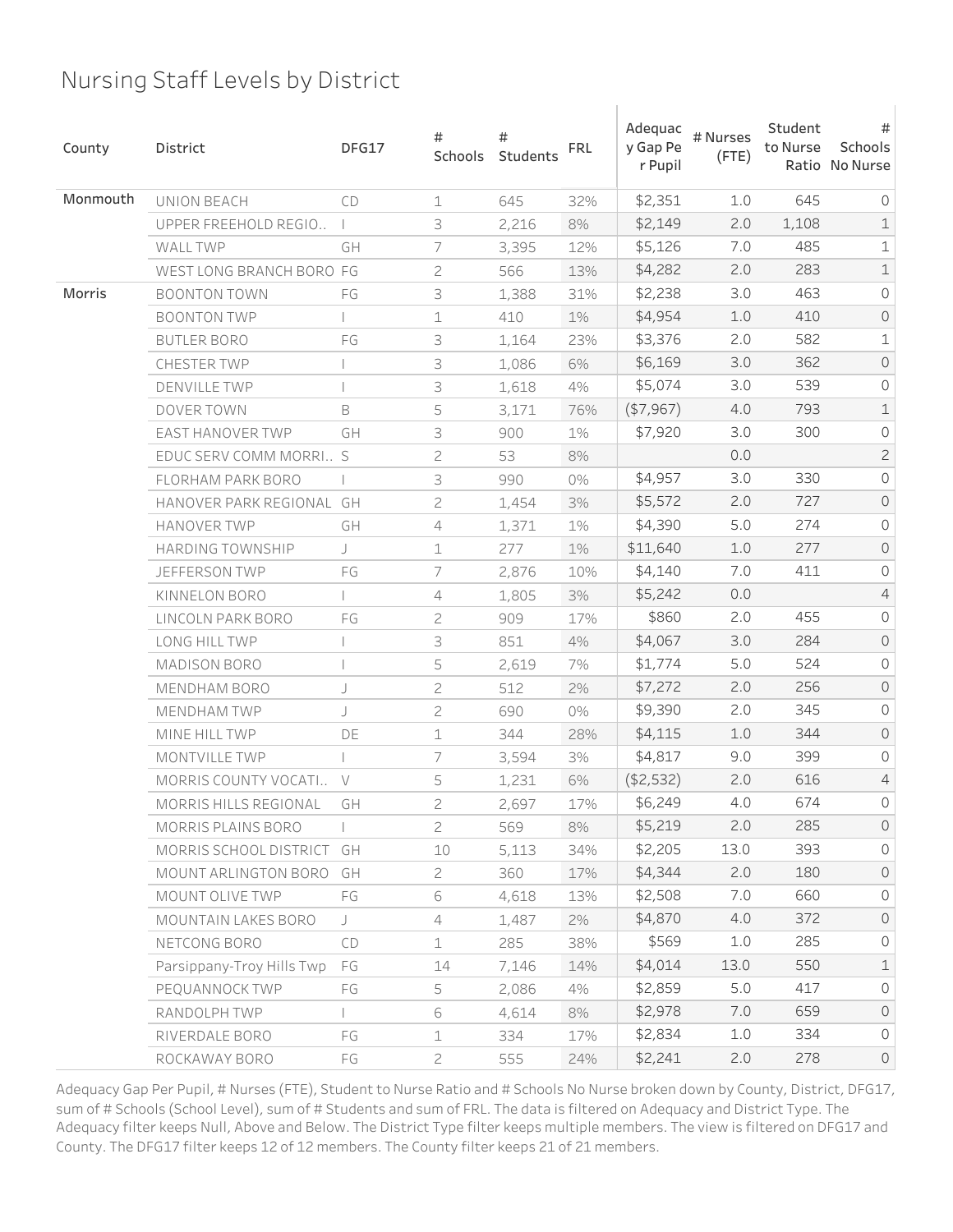| County  | District                   | DFG17     | #<br>Schools   | #<br>Students | <b>FRL</b> | Adequac<br>y Gap Pe<br>r Pupil | # Nurses<br>$($ FTE $)$ | Student<br>to Nurse | #<br>Schools<br>Ratio No Nurse |
|---------|----------------------------|-----------|----------------|---------------|------------|--------------------------------|-------------------------|---------------------|--------------------------------|
| Morris  | ROCKAWAY TWP               | GH        | 6              | 2,267         | 10%        | \$5,834                        | 7.0                     | 324                 | 0                              |
|         | ROXBURY TWP                | GH        | 7              | 3,512         | 15%        | \$4,492                        | 8.0                     | 439                 | $\mathsf{O}$                   |
|         | SCH DIST OF THE CHATHA J   |           | 6              | 4,119         | 2%         | \$1,175                        | 6.0                     | 687                 | $\mathbf 1$                    |
|         | Unity Charter School       | R         | 1              | 236           | 17%        |                                | 0.0                     |                     | $\mathbf 1$                    |
|         | <b>WASHINGTON TWP</b>      |           | 4              | 2,000         | 4%         | \$6,185                        | 7.0                     | 286                 | 0                              |
|         | WEST MORRIS REGIONAL       |           | 2              | 2,434         | 1%         | \$3,320                        | 4.0                     | 609                 | $\mathsf{O}$                   |
|         | <b>WHARTON BORO</b>        | CD        | $\overline{c}$ | 733           | 51%        | \$452                          | $1.0$                   | 733                 | $\mathbf 1$                    |
| Ocean   | <b>BARNEGAT TWP</b>        | CD        | 6              | 3,097         | 35%        | \$96                           | 6.0                     | 516                 | $\mathsf O$                    |
|         | BAY HEAD BORO              |           | 1              | 122           | 0%         | \$24,059                       | 2.0                     | 61                  | 0                              |
|         | <b>BEACH HAVEN BORO</b>    | FG        | 1              | 52            | 0%         | \$26,207                       | 1.0                     | 52                  | $\mathsf{O}$                   |
|         | <b>BERKELEY TWP</b>        | CD        | $\overline{4}$ | 2,309         | 33%        | $($ \$823 $)$                  | 5.0                     | 462                 | 0                              |
|         | <b>BRICK TWP</b>           | DE        | 12             | 8,450         | 33%        | $($ \$54 $)$                   | 18.0                    | 469                 | $\mathsf O$                    |
|         | CENTRAL REGIONAL           | CD        | $\overline{c}$ | 2,201         | 28%        | $($ \$854 $)$                  | 2.0                     | 1,101               | 0                              |
|         | EAGLESWOOD TWP             | <b>CD</b> | 1              | 128           | 35%        | \$5,209                        | 0.0                     |                     | $\mathbbm{1}$                  |
|         | <b>ISLAND HEIGHTS BORO</b> | FG        | $\mathbf 1$    | 124           | 9%         | \$4,379                        | 0.0                     |                     | 0                              |
|         | <b>JACKSON TWP</b>         | FG        | 10             | 8,146         | 24%        | \$962                          | 14.0                    | 582                 | $\mathsf O$                    |
|         | <b>LACEY TWP</b>           | DE        | 6              | 3,959         | 27%        | \$1,754                        | 6.0                     | 660                 | 0                              |
|         | LAKEHURST BORO             | B         | 1              | 366           | 53%        | ( \$411)                       | 1.0                     | 366                 | $\mathsf O$                    |
|         | LAKEWOOD TWP               | B         | 8              | 5,487         | 91%        | $($ \$52)                      | 7.0                     | 784                 | $\mathsf{S}$                   |
|         | LAVALLETTE BORO            | FG        | 1              | 143           | 12%        | \$17,141                       | 1.0                     | 143                 | $\mathsf O$                    |
|         | LITTLE EGG HARBOR TWP      | DE        | 3              | 1,617         | 49%        | $($ \$446)                     | 1.0                     | 1,617               | $\mathsf{S}$                   |
|         | LONG BEACH ISLAND          | FG        | $\overline{c}$ | 222           | 21%        | \$20,345                       | 2.0                     | 111                 | $\mathsf{O}$                   |
|         | <b>MANCHESTER TWP</b>      | B         | 6              | 2,920         | 34%        | \$1,373                        | 7.0                     | 417                 | 0                              |
|         | OCEAN ACADEMY CHART        | R         | 1              | 151           | 78%        |                                | 1.0                     | 151                 | $\mathsf{O}$                   |
|         | OCEAN COUNTY VOCATIO       | $\vee$    | 6              | 1,321         | 24%        | (436)                          | 6.0                     | 220                 | $\mathsf{S}$                   |
|         | OCEAN GATE BORO            | <b>CD</b> | 1              | 142           | 57%        | \$1,628                        | 1.0                     | 142                 | $\mathsf{O}$                   |
|         | OCEAN TWP                  | DE        | 2              | 507           | 38%        | \$3,800                        | 2.0                     | 254                 | $\circ$                        |
|         | PINELANDS REGIONAL         | CD        | $\overline{c}$ | 1,523         | 40%        | \$1,843                        | 1.0                     | 1,523               | $\mathbbm{1}$                  |
|         | PLUMSTED TWP               | DE        | 4              | 1,297         | 18%        | \$3,407                        | 4.0                     | 324                 | $\circ$                        |
|         | POINT PLEASANT BEACH       | GH        | $\overline{c}$ | 745           | 17%        | \$5,606                        | 2.0                     | 373                 | $\circ$                        |
|         | POINT PLEASANT BORO        | FG        | $\overline{4}$ | 2,766         | 13%        | \$528                          | 4.0                     | 692                 | 0                              |
|         | SEASIDE HEIGHTS BORO       | A         | $\perp$        | 219           | 62%        | ( \$1,118)                     | 1.0                     | 219                 | $\circ$                        |
|         | SOUTHERN REGIONAL          | DE        | $\overline{c}$ | 2,837         | 21%        | \$4,264                        | 2.0                     | 1,419               | $\mathsf{O}\xspace$            |
|         | STAFFORD TWP               | DE        | 5              | 2,200         | 23%        | \$2,805                        | 5.0                     | 440                 | $\circ$                        |
|         | TOMS RIVER REGIONAL        | DE        | 18             | 15,217        | 29%        | (\$1,637)                      | 27.0                    | 564                 | $\mathsf{O}\xspace$            |
|         | TUCKERTON BORO             | CD        | $\mathbf 1$    | 292           | 36%        | \$4,151                        | 1.0                     | 292                 | $\circlearrowright$            |
| Passaic | BLOOMINGDALE BORO          | DE        | 3              | 546           | 25%        | \$7,481                        | 3.0                     | 182                 | $\mathsf{O}\xspace$            |
|         | Classical Academy Charte R |           | $\perp$        | 118           | 25%        |                                | 1.0                     | 118                 | $\mathsf{O}$                   |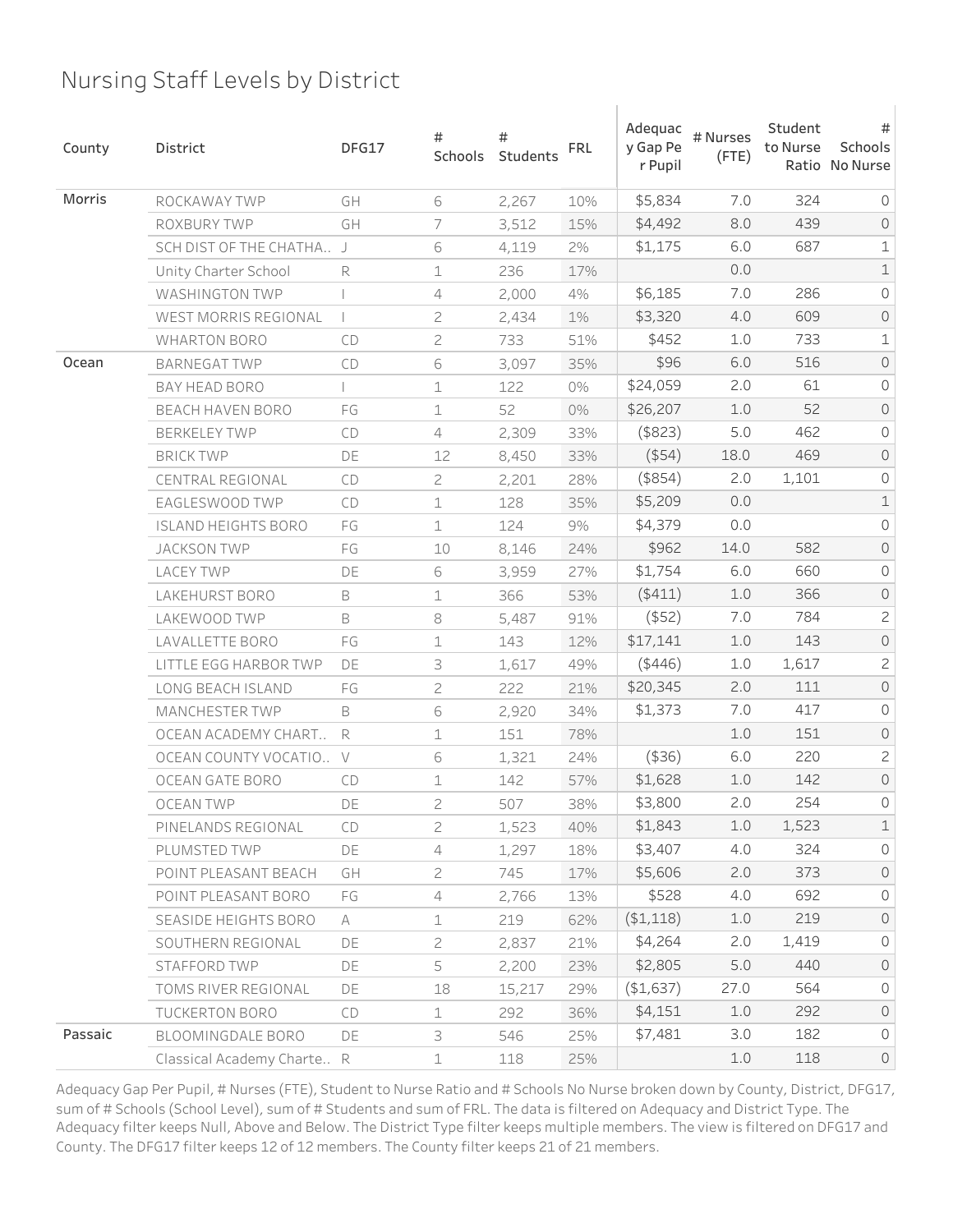| County  | District                    | DFG17  | #<br>Schools   | #<br>Students | <b>FRL</b> | Adequac<br>y Gap Pe<br>r Pupil | # Nurses<br>$($ FTE $)$ | Student<br>to Nurse | #<br>Schools<br>Ratio No Nurse |
|---------|-----------------------------|--------|----------------|---------------|------------|--------------------------------|-------------------------|---------------------|--------------------------------|
| Passaic | <b>CLIFTON CITY</b>         | DE     | 18             | 10,621        | 56%        | ( \$3,136)                     | 23.0                    | 462                 | $\mathbf{Z}$                   |
|         | COLLEGE ACHIEVE PATER       | R      | 1              | 504           | 91%        |                                | 0.0                     |                     | $\mathbf 1$                    |
|         | Community Charter Schoo R   |        | 1              | 918           | 64%        |                                | 2.0                     | 459                 | 0                              |
|         | <b>HALEDON BORO</b>         | CD     | 1              | 1,048         | 64%        | ( \$4,579)                     | 2.0                     | 524                 | $\mathsf O$                    |
|         | HAWTHORNE BORO              | FG     | 5              | 2,290         | 26%        | \$1,266                        | 5.0                     | 458                 | 0                              |
|         | John P Holland Charter Sc., | R      | 1              | 423           | 85%        |                                | 2.0                     | 212                 | $\mathsf{O}$                   |
|         | LAKELAND REGIONAL           | FG     | 1              | 928           | 13%        | \$8,263                        | $1.0$                   | 928                 | 0                              |
|         | LITTLE FALLS TWP            | FG     | 3              | 861           | 20%        | \$2,096                        | 3.0                     | 287                 | $\mathsf O$                    |
|         | NORTH HALEDON BORO          | FG     | 2              | 619           | 11%        | \$655                          | 2.0                     | 310                 | 0                              |
|         | Passaic Arts and Science    | R      | $\mathbf 1$    | 1,450         | 71%        |                                | 3.0                     | 483                 | $\mathsf O$                    |
|         | PASSAIC CITY                | A      | 17             | 13,726        | 99%        | ( \$3,036)                     | 26.0                    | 528                 | 3                              |
|         | PASSAIC CO ED SERV COM S    |        | $\overline{c}$ | 69            | 91%        |                                | 3.0                     | 23                  | $\mathbbm{1}$                  |
|         | PASSAIC CO MANCHESTE        | DE     | 1              | 833           | 63%        | \$1,977                        | 1.0                     | 833                 | 0                              |
|         | PASSAIC COUNTY VOCATI       | $\vee$ | 1              | 3,735         | 62%        | ( \$1,613)                     | 7.0                     | 534                 | $\mathsf O$                    |
|         | PASSAIC VALLEY REGION       | DE     | 1              | 1,183         | 30%        | \$3,360                        | $1.0$                   | 1,183               | 0                              |
|         | Paterson Arts and Science R |        | $\mathbf 1$    | 788           | 74%        |                                | $1.0$                   | 788                 | $\mathsf O$                    |
|         | PATERSON CITY               | A      | 51             | 24,860        | 69%        | (4,299)                        | 50.0                    | 497                 | $\overline{\phantom{a}}$       |
|         | PATERSON CS FOR SCI/TE R    |        | 1              | 1,439         | 78%        |                                | 1.0                     | 1,439               | $\mathsf O$                    |
|         | PHILIP'S CHARTER SCHOOL R   |        | 1              | 215           | 77%        |                                | 1.0                     | 215                 | 0                              |
|         | POMPTON LAKES BORO          | DE     | 4              | 1,663         | 19%        | \$2,907                        | 4.0                     | 416                 | $\mathsf O$                    |
|         | PROSPECT PARK BORO          | B      | 1              | 884           | 60%        | ( \$6,591)                     | 0.0                     |                     | $\mathbf 1$                    |
|         | RINGWOOD BORO               | GH     | 4              | 1,154         | 7%         | \$4,346                        | 4.0                     | 289                 | $\mathsf{O}$                   |
|         | TOTOWA BORO                 | DE     | 2              | 978           | 23%        | \$968                          | 2.0                     | 489                 | 0                              |
|         | WANAQUE BORO                | DE     | $\overline{c}$ | 891           | 20%        | \$3,984                        | 2.0                     | 446                 | $\mathsf{O}$                   |
|         | <b>WAYNE TWP</b>            | GH     | 14             | 7,798         | 9%         | \$5,012                        | 16.0                    | 487                 | 0                              |
|         | WEST MILFORD TWP            | FG     | 8              | 3,269         | 16%        | \$5,656                        | 10.0                    | 327                 | $\mathsf{O}$                   |
|         | WOODLAND PARK               | DE     | З              | 1,078         | 38%        | $($ \$338)                     | 3.0                     | 359                 | 0                              |
| Salem   | <b>ALLOWAY TWP</b>          | DE     | $\mathbf 1$    | 361           | 16%        | \$945                          | $1.0$                   | 361                 | $\mathsf{O}$                   |
|         | ELSINBORO TWP               | CD     | 1              | 116           | 49%        | \$1,311                        | 1.0                     | 116                 | $\circ$                        |
|         | LOWER ALLOWAYS CREEK        | DE     | $\mathbf 1$    | 163           | 25%        | \$8,259                        | $1.0$                   | 163                 | $\circ$                        |
|         | <b>MANNINGTON TWP</b>       | DE     | $\mathbf 1$    | 157           | 24%        | \$9,118                        | 1.0                     | 157                 | $\mathsf{O}\xspace$            |
|         | <b>OLDMANSTWP</b>           | DE     | $\mathbf 1$    | 286           | 19%        | \$1,625                        | $1.0$                   | 286                 | $\circ$                        |
|         | Penns Grv-Carney's Pt Reg   | A      | 5              | 2,128         | 64%        | (\$2,094)                      | 4.0                     | 532                 | $\mathbf 1$                    |
|         | PENNSVILLE                  | CD     | 5              | 1,666         | 34%        | \$1,109                        | 5.0                     | 333                 | $\circ$                        |
|         | PITTSGROVE TWP              | DE     | 5              | 1,705         | 32%        | \$2,702                        | 5.0                     | 341                 | $\mathsf{O}\xspace$            |
|         | <b>QUINTON TWP</b>          | CD     | $\mathbf 1$    | 306           | 35%        | \$450                          | $1.0$                   | 306                 | $\circ$                        |
|         | SALEM CITY                  | A      | 3              | 1,234         | 80%        | ( \$731)                       | 2.0                     | 617                 | $\mathbf 1$                    |
|         | SALEM CO SPECIAL SERVI S    |        | $\overline{4}$ | 217           | 26%        |                                | 4.0                     | 54                  | $\mathsf{O}$                   |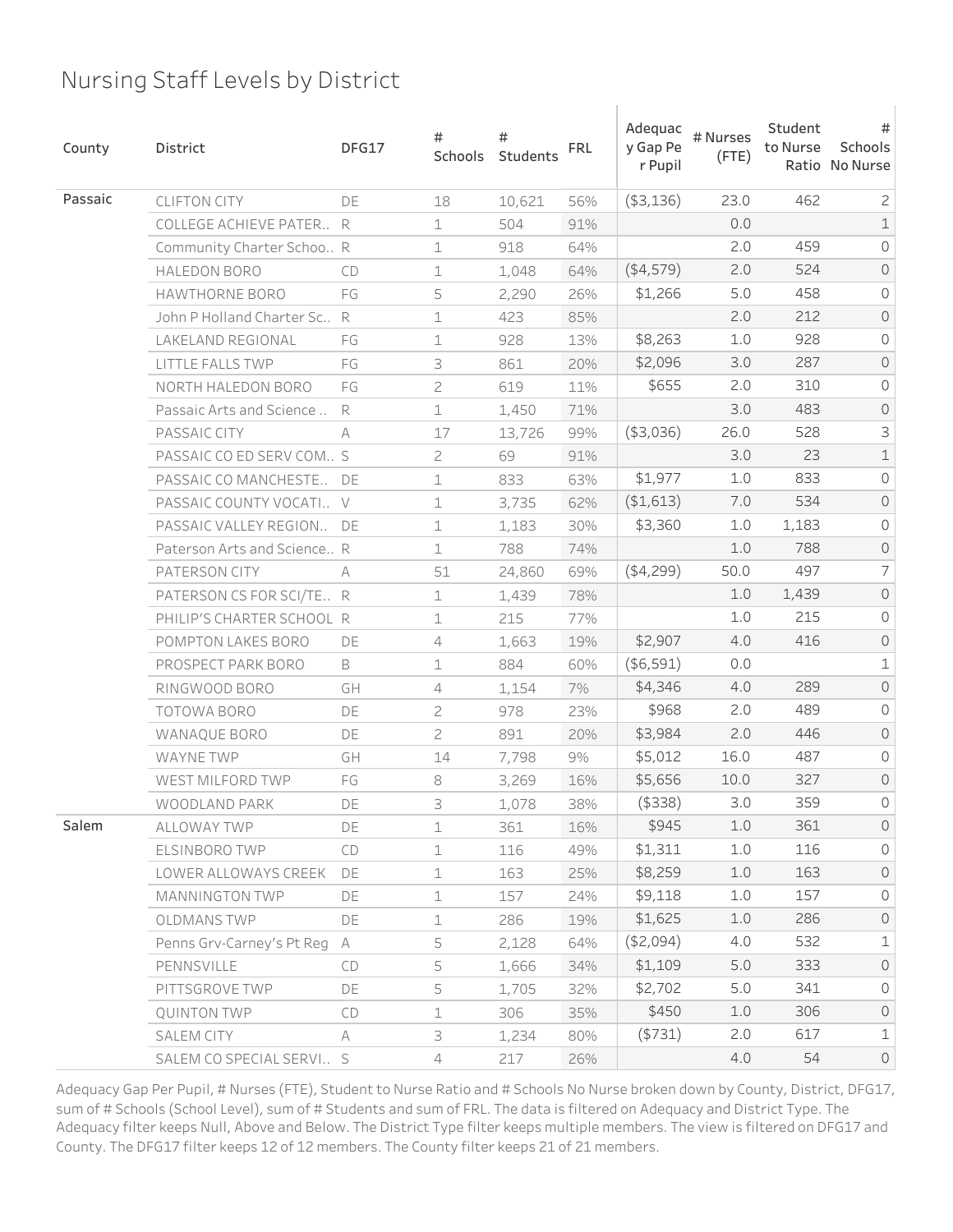| County        | District                  | DFG17 | #<br>Schools   | #<br>Students | <b>FRL</b> | Adequac<br>y Gap Pe<br>r Pupil | # Nurses<br>$($ FTE $)$ | Student<br>to Nurse | #<br>Schools<br>Ratio No Nurse |
|---------------|---------------------------|-------|----------------|---------------|------------|--------------------------------|-------------------------|---------------------|--------------------------------|
| Salem         | SALEM COUNTY VOCATIO V    |       | $\mathbf 1$    | 707           | 23%        | (\$7,048)                      | 1.0                     | 707                 | $\circ$                        |
|               | UPPER PITTSGROVE TWP      | DE    | 1              | 318           | 21%        | \$1,949                        | 1.0                     | 318                 | $\mathbf 1$                    |
|               | Woodstown-Pilesgrove R    | DE    | 4              | 1,464         | 22%        | (430)                          | 3.0                     | 488                 | $\mathbf 1$                    |
| Somerset      | <b>BEDMINSTER TWP</b>     |       | 1              | 514           | 9%         | \$6,564                        | $1.0$                   | 514                 | $\mathsf O$                    |
|               | <b>BERNARDS TWP</b>       |       | 6              | 5,301         | 2%         | \$1,180                        | 7.0                     | 757                 | 0                              |
|               | BOUND BROOK BORO          | CD    | 5              | 1,912         | 68%        | ( \$5,546)                     | 5.0                     | 382                 | $\mathbf 1$                    |
|               | <b>BRANCHBURG TWP</b>     |       | 3              | 1,446         | 6%         | \$5,059                        | 3.0                     | 482                 | 0                              |
|               | Bridgewater-Raritan Reg   | GH    | 11             | 8,453         | 10%        | \$2,116                        | 14.0                    | 604                 | $\mathsf O$                    |
|               | FRANKLIN TWP              | FG    | 10             | 7,008         | 46%        | \$978                          | 10.0                    | 701                 | $\mathbf{Z}$                   |
|               | <b>GREEN BROOK TWP</b>    |       | 2              | 787           | 7%         | \$3,193                        | 2.0                     | 394                 | $\mathsf O$                    |
|               | HILLSBOROUGH TWP          |       | $\mathcal G$   | 7,383         | 9%         | \$970                          | 11.0                    | 671                 | 0                              |
|               | MANVILLE BORO             | CD    | $\overline{4}$ | 1,501         | 48%        | ( \$2,137)                     | 4.0                     | 375                 | $\mathsf O$                    |
|               | MONTGOMERY TWP            | J     | 5              | 4,678         | 4%         | \$1,631                        | 6.0                     | 780                 | 0                              |
|               | NORTH PLAINFIELD BORO     | CD    | 6              | 3,271         | 47%        | ( \$3,180)                     | 6.0                     | 545                 | $\mathbf 1$                    |
|               | SOMERSET CO ED SERV C S   |       | 3              | 109           | 34%        |                                | 0.0                     |                     | $\overline{c}$                 |
|               | SOMERSET CO VOCATION V    |       | 1              | 495           | 17%        | \$12,425                       | 2.0                     | 248                 | $\mathsf O$                    |
|               | SOMERSET HILLS REGION I   |       | 3              | 1,936         | 12%        | \$2,896                        | 3.0                     | 645                 | 0                              |
|               | SOMERVILLE BORO           | DE    | 3              | 2,339         | 29%        | \$51                           | 4.0                     | 585                 | $\mathsf O$                    |
|               | SOUTH BOUND BROOK         | DE    | 1              | 423           | 49%        | $($ \$514 $)$                  | 1.0                     | 423                 | 0                              |
|               | Thomas Edison EnergySm R  |       | 1              | 512           | 9%         |                                | 1.0                     | 512                 | $\mathsf O$                    |
|               | <b>WARREN TWP</b>         |       | 5              | 1,667         | 1%         | \$10,214                       | 5.0                     | 333                 | 0                              |
|               | WATCHUNG BORO             |       | 2              | 636           | $1\%$      | \$2,347                        | 2.0                     | 318                 | $\mathsf{O}$                   |
|               | WATCHUNG HILLS REGIO      |       | 1              | 1,970         | 1%         | \$3,828                        | 2.0                     | 985                 | 0                              |
| <b>Sussex</b> | ANDOVER REG               | FG    | 2              | 445           | 13%        | \$7,734                        | 2.0                     | 223                 | $\mathsf{O}$                   |
|               | <b>BYRAM TWP</b>          | GH    | $\overline{c}$ | 811           | 8%         | \$3,777                        | 2.0                     | 406                 | 0                              |
|               | FRANKFORD TWP             | DE    | 1              | 500           | 13%        | \$6,366                        | $1.0$                   | 500                 | $\mathsf{O}$                   |
|               | FRANKLIN BORO             | CD    | 1              | 438           | 38%        | \$4,278                        | 1.0                     | 438                 | 0                              |
|               | <b>FREDON TWP</b>         | FG    | $\mathbf 1$    | 189           | 10%        | \$10,878                       | 1.0                     | 189                 | $\circ$                        |
|               | GREEN TWP                 | GH    | $\mathbf 1$    | 409           | 7%         | \$3,774                        | 1.0                     | 409                 | $\circ$                        |
|               | HAMBURG BORO              | DE    | $\perp$        | 244           | 16%        | \$8,845                        | 1.0                     | 244                 | $\circ$                        |
|               | <b>HAMPTON TWP</b>        | FG    | $\mathbf 1$    | 280           | 11%        | \$8,210                        | 0.0                     |                     | $\mathbf 1$                    |
|               | <b>HARDYSTON TWP</b>      | FG    | $\overline{c}$ | 668           | 11%        | \$2,382                        | 1.0                     | 668                 | $\mathbf 1$                    |
|               | HIGH POINT REGIONAL       | DE    | $\mathbf 1$    | 892           | 17%        | \$7,589                        | 1.0                     | 892                 | $\circledcirc$                 |
|               | HOPATCONG                 | DE    | 5              | 1,544         | 26%        | \$6,169                        | 4.0                     | 386                 | $\mathbf{2}$                   |
|               | KITTATINNY REGIONAL       | DE    | $\mathbf 1$    | 933           | 12%        | \$5,013                        | 1.0                     | 933                 | $\circledcirc$                 |
|               | LAFAYETTE TWP             | FG    | $\mathbf 1$    | 203           | 11%        | \$7,138                        | 1.0                     | 203                 | $\circ$                        |
|               | LENAPE VALLEY REGIONAL FG |       | $\mathbf 1$    | 687           | 14%        | \$5,692                        | 1.0                     | 687                 | $\circlearrowright$            |
|               | MONTAGUE TWP              | CD    | $\mathbf 1$    | 253           | 45%        | \$9,421                        | 1.0                     | 253                 | $\circledcirc$                 |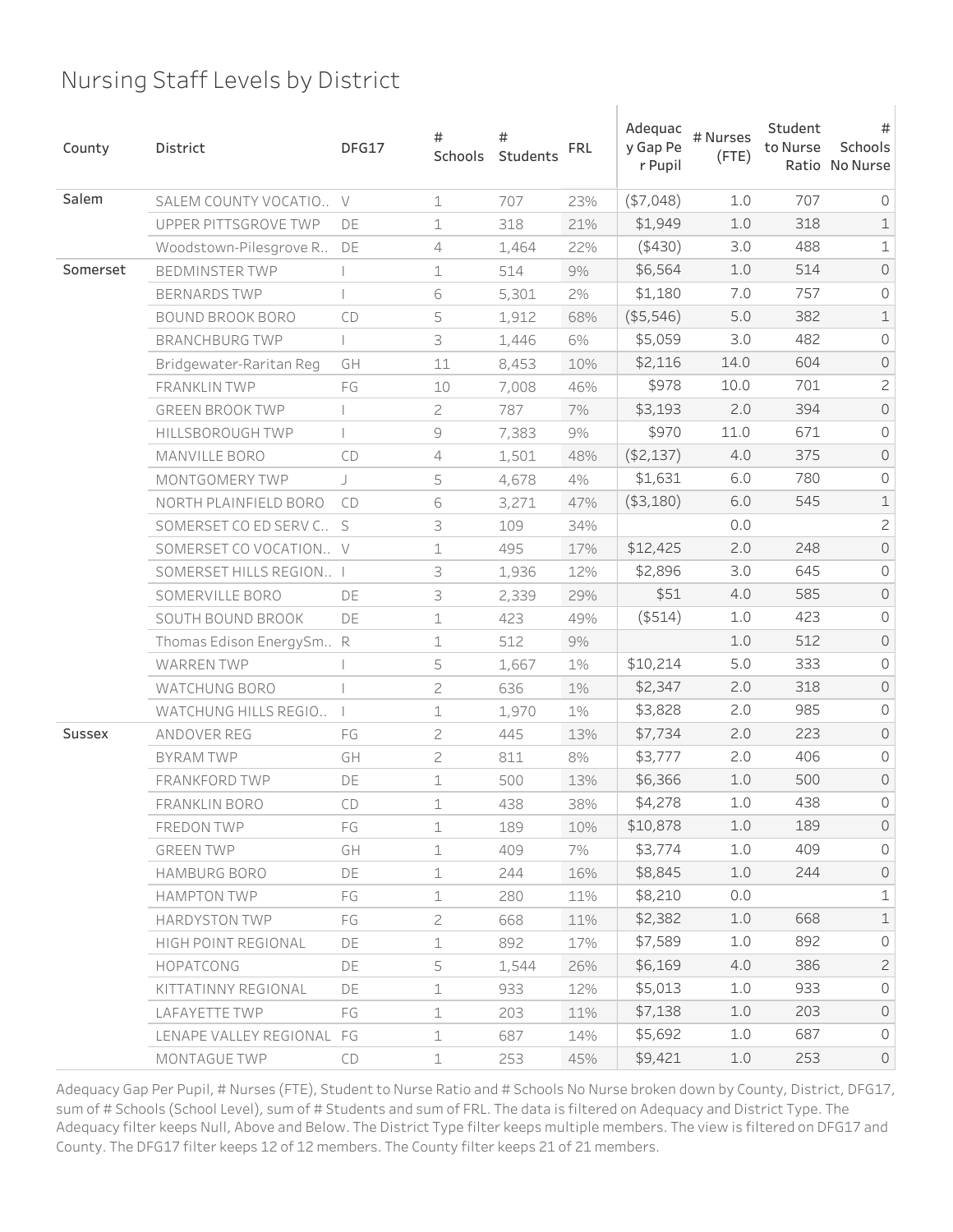| County | District                       | DFG17  | #<br>Schools   | #<br>Students | <b>FRL</b> | Adequac<br>y Gap Pe<br>r Pupil | # Nurses<br>$($ FTE $)$ | Student<br>to Nurse | #<br>Schools<br>Ratio No Nurse |
|--------|--------------------------------|--------|----------------|---------------|------------|--------------------------------|-------------------------|---------------------|--------------------------------|
| Sussex | NEWTON TOWN                    | CD     | 3              | 1,535         | 34%        | $($ \$379 $)$                  | 3.0                     | 512                 | 1                              |
|        | OGDENSBURG BORO                | DE     | $\mathbf 1$    | 235           | 26%        | \$6,428                        | 1.0                     | 235                 | $\mathsf{O}$                   |
|        | Sandyston-Walpack Twp          | DE     | $\mathbf 1$    | 133           | 5%         | \$4,416                        | $1.0$                   | 133                 | 0                              |
|        | <b>SPARTA TWP</b>              |        | 5              | 3,172         | 4%         | \$4,841                        | 5.0                     | 634                 | $\mathsf O$                    |
|        | STANHOPE BORO                  | FG     | 1              | 310           | 15%        | \$4,350                        | 0.0                     |                     | $\mathbf 1$                    |
|        | STILLWATER TWP                 | DE     | 1              | 262           | 19%        | \$8,271                        | 1.0                     | 262                 | $\mathsf{O}$                   |
|        | Sussex County Charter Sc       | R      | 1              | 225           | 4%         |                                | 1.0                     | 225                 | 0                              |
|        | SUSSEX COUNTY EDUCATI S        |        | $\mathbf 1$    | 42            | 14%        |                                | 4.0                     | 11                  | $\mathsf O$                    |
|        | SUSSEX COUNTY VOCATI           | $\vee$ | 1              | 782           | 12%        | ( \$3,549)                     | 1.0                     | 782                 | 0                              |
|        | Sussex-Wantage Regional        | DE     | 3              | 1,036         | 28%        | \$6,343                        | 3.0                     | 345                 | $\mathsf{O}$                   |
|        | <b>VERNON TWP</b>              | DE     | 6              | 2,981         | 19%        | \$4,673                        | 6.0                     | 497                 | 0                              |
|        | WALLKILL VALLEY REGIO          | DE     | $\mathbf 1$    | 604           | 18%        | \$6,975                        | $1.0$                   | 604                 | $\mathsf O$                    |
| Union  | <b>BERKELEY HEIGHTS TWP</b>    |        | 6              | 2,568         | 2%         | \$4,154                        | 6.0                     | 428                 | 0                              |
|        | <b>CLARK TWP</b>               | FG     | 5              | 2,228         | 5%         | \$1,426                        | 5.0                     | 446                 | $\mathbf 1$                    |
|        | <b>COLLEGE ACHIEVE CENTR R</b> |        | $\mathbf 1$    | 985           | 67%        |                                | 0.0                     |                     | $\mathbf 1$                    |
|        | CRANFORD TWP                   |        | 7              | 3,840         | 3%         | \$985                          | 9.0                     | 427                 | $\mathsf O$                    |
|        | CRESTHAVEN ACADEMY C., R       |        | $\mathbf 1$    | 233           | 86%        |                                | 1.0                     | 233                 | 0                              |
|        | ELIZABETH CITY                 | A      | 36             | 27,466        | 80%        | (4,224)                        | 55.0                    | 499                 | $\mathsf O$                    |
|        | GARWOOD BORO                   | FG     | $\mathbf 1$    | 379           | 14%        | \$1,307                        | 1.0                     | 379                 | 0                              |
|        | <b>HILLSIDE TWP</b>            | B      | 6              | 3,072         | 65%        | ( \$1,853)                     | 8.0                     | 384                 | $\mathsf O$                    |
|        | KENILWORTH BORO                | FG     | $\overline{c}$ | 1,425         | 23%        | \$2,421                        | 2.0                     | 713                 | $\mathsf O$                    |
|        | <b>LINDEN CITY</b>             | CD     | 11             | 6,191         | 58%        | \$1,362                        | 14.0                    | 442                 | $\mathsf{O}$                   |
|        | MORRIS_UNION JOINTUR S         |        | $\mathcal{Z}$  | 221           | 10%        |                                | 3.0                     | 74                  | $\mathbf 1$                    |
|        | MOUNTAINSIDE BORO              |        | 2              | 252           | 3%         | \$1,698                        | $1.0$                   | 252                 | $\mathbf 1$                    |
|        | NEW PROVIDENCE BORO            |        | 4              | 2,383         | 3%         | \$1,436                        | 4.0                     | 596                 | $\mathbf 1$                    |
|        | PLAINFIELD CITY                | А      | 13             | 7,665         | 81%        | (\$6,372)                      | 18.0                    | 426                 | $\mathsf{O}$                   |
|        | Queen City Academy Char R      |        | 1              | 323           | 83%        |                                | 1.0                     | 323                 | 0                              |
|        | RAHWAY CITY                    | CD     | 6              | 3,946         | 57%        | (\$1,719)                      | 7.0                     | 564                 | $\mathsf{O}$                   |
|        | ROSELLE BORO                   | B      | 8              | 2,941         | 63%        | $($ \$3,622)                   | 7.0                     | 420                 | 4                              |
|        | ROSELLE PARK BORO              | DE     | 5              | 2,005         | 36%        | (\$1,200)                      | 5.0                     | 401                 | $\mathbf 1$                    |
|        | Scotch Plains-Fanwood Req I    |        | 8              | 5,536         | 5%         | \$1,821                        | 11.0                    | 503                 | $\mathsf{O}$                   |
|        | SPRINGFIELD TWP                | GH     | 5              | 2,227         | 12%        | \$3,070                        | 5.0                     | 445                 | $\circ$                        |
|        | SUMMIT CITY                    |        | $\Theta$       | 3,932         | 13%        | \$1,346                        | 9.0                     | 437                 | $\mathbf 1$                    |
|        | The Barack Obama Green  R      |        | $\perp$        | 238           | 82%        |                                | 0.0                     |                     | $\mathbf 1$                    |
|        | UNION CO ED SERV COMM          | S      | 6              | 317           | 25%        |                                | 3.0                     | 106                 | 3                              |
|        | Union County Teams Cs          | R      | $\mathbf 1$    | 393           | 94%        |                                | 0.0                     |                     | $\mathbf 1$                    |
|        | UNION COUNTY VOCATIO           | $\vee$ | 7              | 1,911         | 17%        | ( \$6,399)                     | 1.0                     | 1,911               | 6                              |
|        | UNION TWP                      | DE     | 10             | 7,063         | 29%        | $($ \$273)                     | 12.0                    | 589                 | $\circlearrowright$            |